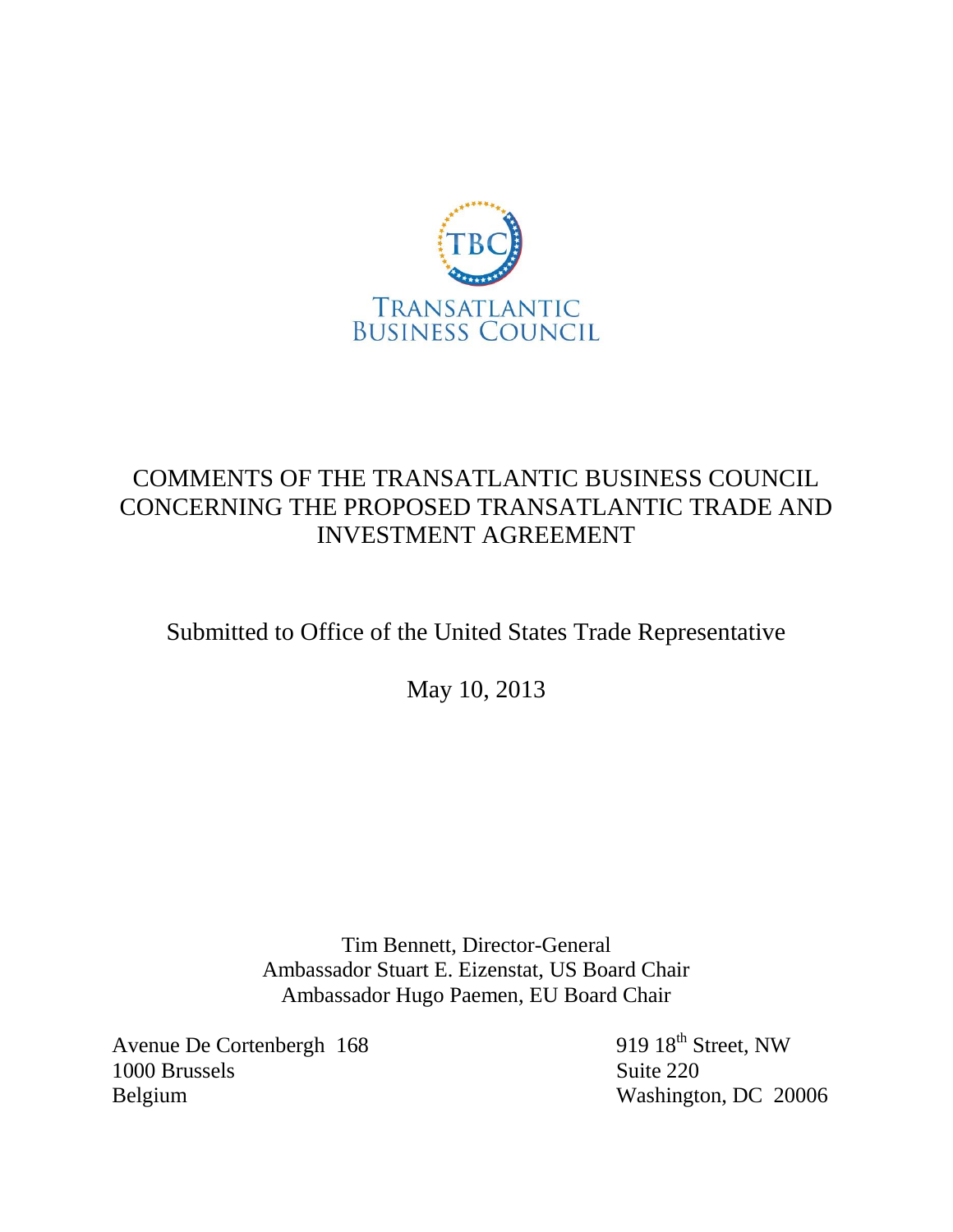# TABLE OF CONTENTS

| I.                                             | <b>Market Access</b>              | Page 2  |
|------------------------------------------------|-----------------------------------|---------|
| II.                                            | <b>Regulatory Practices</b>       | Page 3  |
| III.                                           | <b>Intellectual Property</b>      | Page 5  |
| IV.                                            | Innovation                        | Page 7  |
| V.                                             | Investment                        | Page 8  |
| VI.                                            | Procurement                       | Page 9  |
| VII.                                           | Services                          | Page 9  |
| VIII.                                          | <b>Customs/Trade Facilitation</b> | Page 10 |
| IX.                                            | Workforce                         | Page 11 |
| Χ.                                             | Competition                       | Page 13 |
| XI.                                            | Sectorial Recommendations:        |         |
|                                                | A. Automobiles                    | Page 14 |
| B. Aviation                                    |                                   | Page 14 |
| C. Chemicals                                   |                                   | Page 15 |
| D. Energy                                      |                                   | Page 15 |
| E. Financial Services                          |                                   | Page 16 |
| F. ICT                                         |                                   | Page 19 |
| G. Life Sciences, including IP recommendations |                                   | Page 22 |
| H. Medical Devices                             |                                   | Page 27 |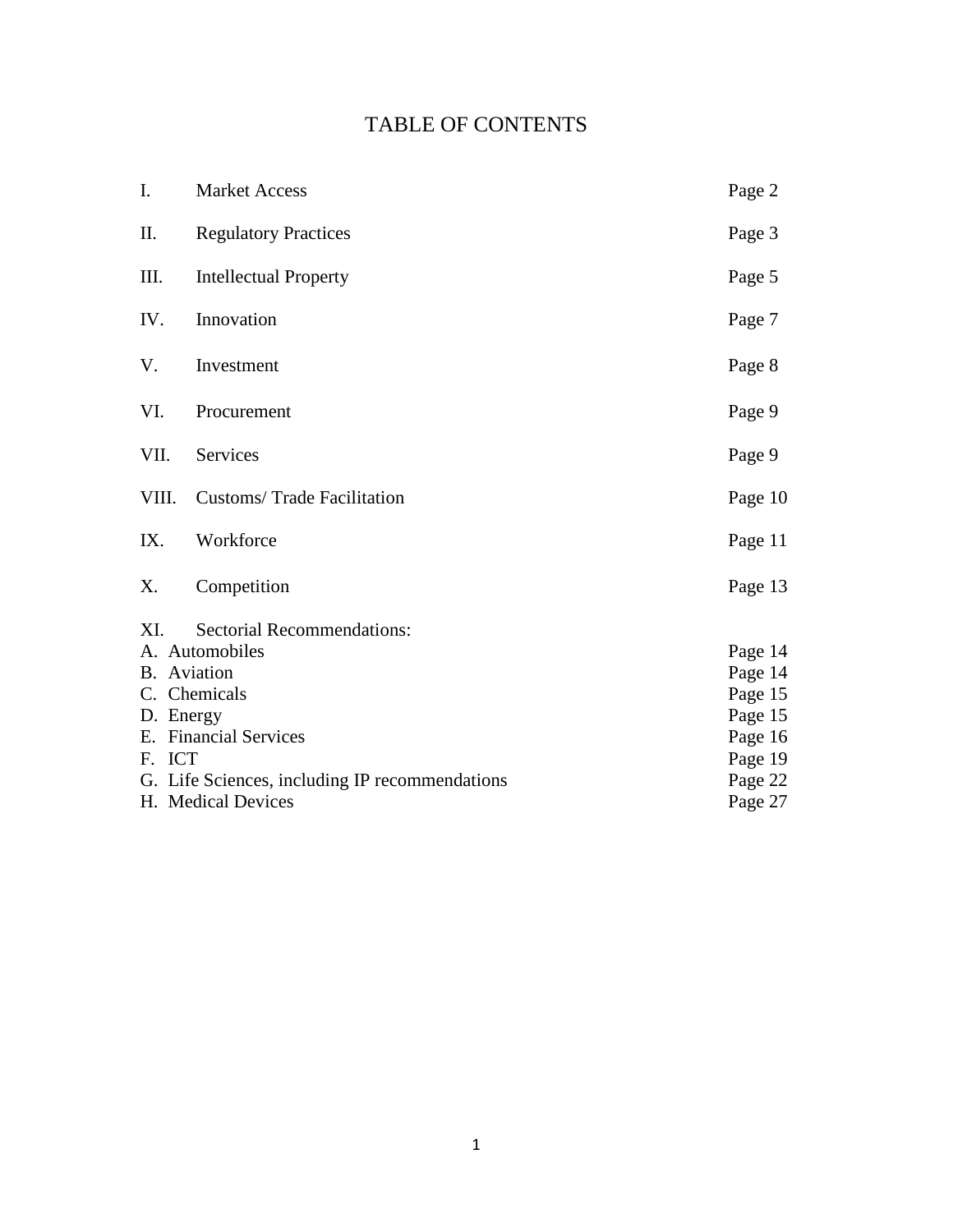May 10, 2013

Mr. Douglas Bell Chair, Trade Policy Staff Committee Office of the United States Trade Representative  $600$   $17<sup>th</sup>$  Street, NW Washington, DC 20508

## **RE: FEDERAL REGISTER NOTICE OF APRIL 13, 2013-REQUEST FOR COMMENTS CONCERNING PROPOSED TRANSATLANTIC TRADE AND INVESTMENT AGREEMENT**

Mr. Bell:

The comments and recommendations contained herein reflect the considered input from the member companies of the Transatlantic Business Council (TBC). The TBC is a cross-sectorial business association representing companies headquartered in the US and Canada and in the EU and EFTA countries. The organization's mission is to (1) promote a barrier-free transatlantic market that contributes to economic growth, innovation, and security; (2) foster discussion and the exchange of ideas among business and government leaders; and (3) serve as a platform for engaging others in the global economy.

TBC's members have long supported negotiation of an expansive free trade agreement between the European Union and the United States and warmly welcomed the February 13, 2013 announcements by EU leaders and President Obama of their intentions to initiate the internal procedures necessary for the eventual launching of formal negotiation of the Transatlantic Trade and Investment Partnership (TTIP). In response to the above referenced Federal Register notice, the TBC requests consideration of the comments and recommendations contained herein in order to assist the US and EU negotiators in their effort to complete a successful agreement as expeditiously as possible. Although the TBC is not submitting recommendations on every issue addressed in the Final Report of the US-EU High Level Working Group on Jobs and Growth, our membership firmly supports an agreement as expansive and comprehensive as possible.

## **I. MARKET ACCESS-GENERAL**

- Immediate elimination of tariffs should be applied to as many tariff lines as possible. Staged tariff elimination on all remaining products should be achieved in reasonable timeframes.
- No *a priori* exclusions of any product or tariff lines from the scope of any provisions and chapters of the trade agreement
- No export quantitative restrictions on raw materials or agricultural products.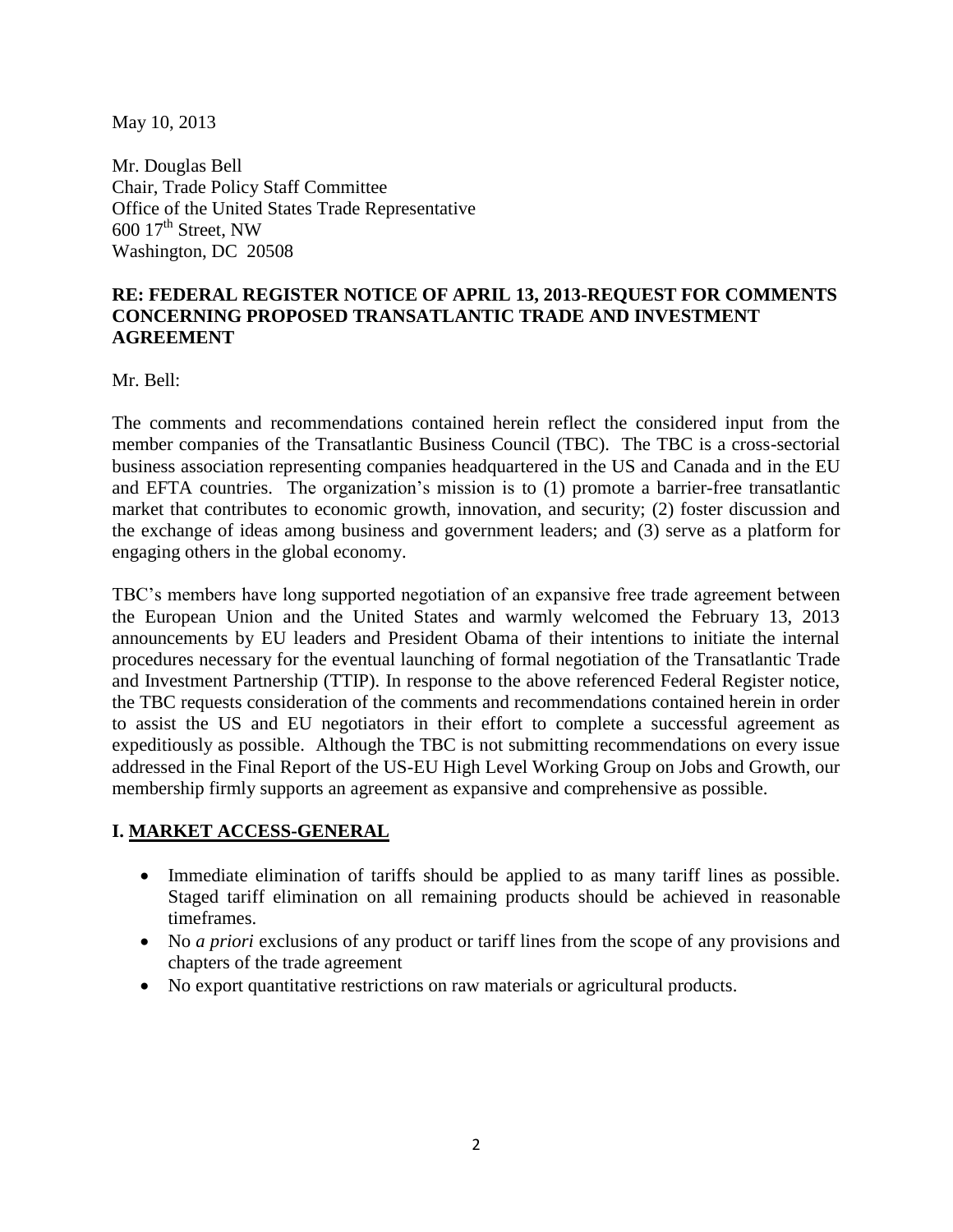## **II. REGULATORY PRACTICES**

#### **Regulatory Convergence**

- The TBC believes that regulatory differences, including with respect to the role of science and evidence in developing regulatory measures, in some sectors are acting as a major brake on transatlantic trade and economic growth. Lack of regulatory convergence increases costs across the range of industrial and service sectors and undermines competitiveness among actors in the value chain, ultimately leading to a poorer deal for European and US consumers.
- Significant differences often exist in regulatory philosophy and the prescribed test procedures and requirements between US and EU regulations, although the intended environmental and safety outcomes can be very similar.
- The transatlantic trade agreement presents an opportunity to implement a regime that effectively breaks down regulatory barriers across industrial sectors, while respecting US and EU sovereignty and without sacrificing safety or environmental standards for consumers. In this vein, the agreement presents both an opportunity to overcome existing barriers to trade in goods and services between our respective markets and to strengthen ongoing work under the US – EU High Level Regulatory Cooperation Forum (HLRCF) in order to prevent barriers from being established in new and emerging technology.
- We recommend that the US and the EU begin with areas where mutually beneficial change can be made quickly in order to build an appropriate amount of momentum going forward. It is essential that adequate resources be devoted to ensuring that any new tools or governing processes established under the initiative will be adequately supported, and a mechanism is established to facilitate regular engagement with the private sector.

#### **Key Principles**

We suggest the following as principles, which should underpin the regulatory convergence process with a clear recognition that if the US and EU can agree on common standards, they can become global standards to the benefit of our companies on both sides of the Atlantic:

 As negotiators address issues across legal, regulatory, and policy frameworks, they must consider how to best coordinate approaches on both sides of the Atlantic to maximize the potential for trade opportunities, reduce unnecessary costs and administrative burdens, and enhance economic growth and societal benefit. In some cases, harmonization may be among the best approaches where it results in a compromise of positions that achieve the objectives set forth above. However, the parties recognize that harmonization may be a longer-term project. We also recognize the benefits of regulatory approaches converging where they can embrace the best practices of facilitating trade and investment. At a minimum, there should be coherence across regulatory approaches so as not to create impediments to trade. Finally, one of the most practical approaches to bridging divides across legal, regulatory and policy frameworks is interoperability. We should be clear that this is not interoperability in the technical sense, but is rather policy interoperability, or the ability of policies to work together. This type of policy interoperability often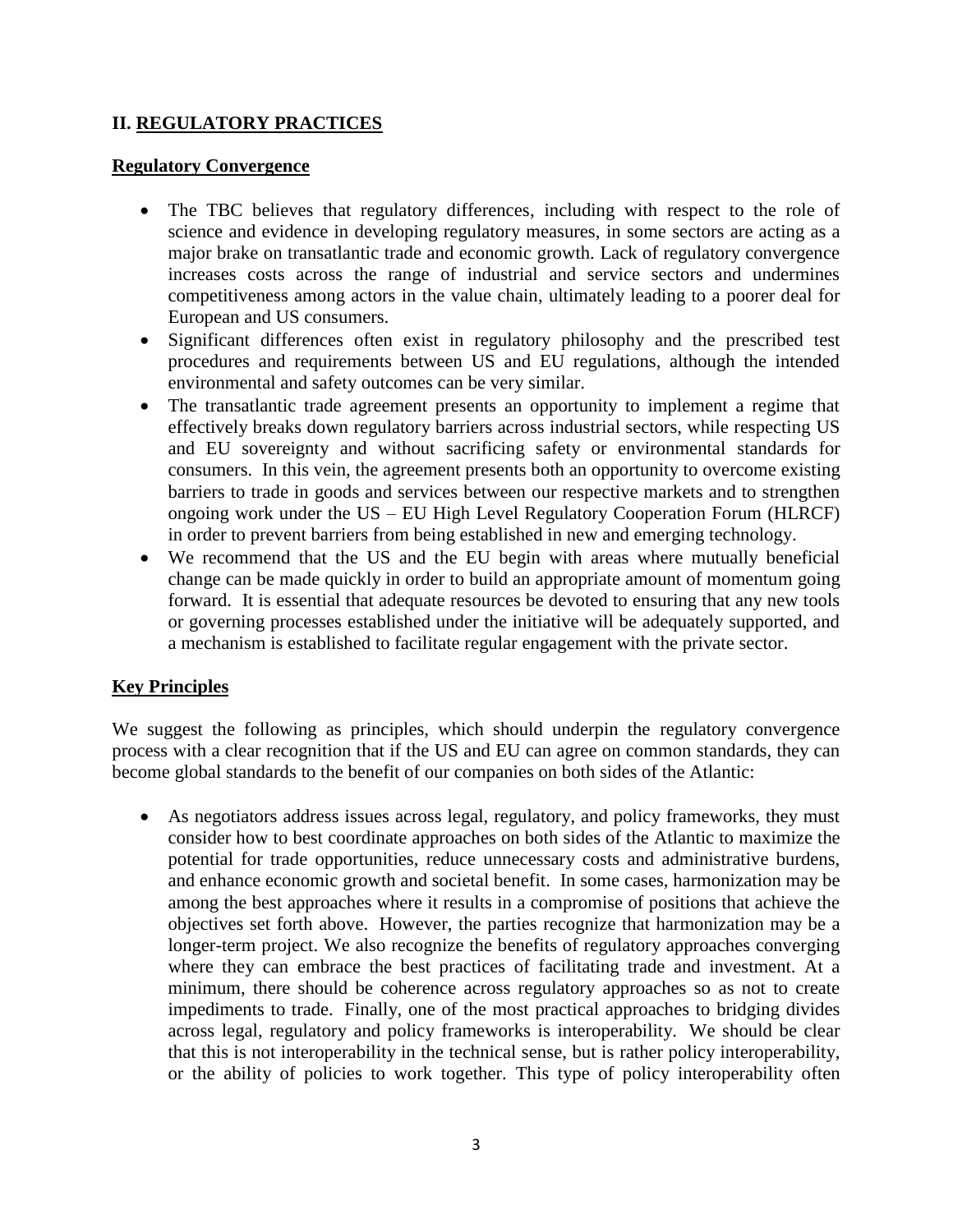affords shorter-term solutions to enable trade and business across regions where there is incomplete legal, policy or regulatory coherence.

- With respect to existing technical regulations and standards, the TTIP should encourage harmonization and consider the potential for mutual recognition frameworks, if doing so meets legitimate business objectives and enables regulators to meet the legitimate objectives of the regulation. Regulators should be encouraged to look for sectoral opportunities where the concept, "tested once, accepted in both markets" can be pursued. The future agreement should build upon WTO TBT principles, including preserving regulators' decision making authority.
- The TBC believes that the process of reviewing sectors where additional regulatory convergence and standards harmonization should continue or commence under the High Level Regulatory Cooperation Forum (HLRCF) during TTIP negotiations between the EU and US. We note that the auto industry is proposing the immediate commencement of a review process with a defined timeline to mutually recognize a list of specific regulations with regulators making public their findings on specific regulations.
- In order to minimize regulatory impediments and avoid unintended consequences, the TTIP should include the following provisions for trade-impacting regulations:
	- o regulations should be limited to specific and legitimate public policy objectives consistent with international treaties;
	- o regulations should be established pursuant to transparent procedures allowing comment by all interested parties;
	- o regulations should not constitute unnecessary barriers to trade in services such as impediments to integrated services and complex supply chains; and
	- o parties should review and eliminate regulations, or forbear from their application, in situations where competitive market forces are present; and
	- o technical regulations, if and when justified, should be performance-based and only in the rarest of circumstances should they be prescriptive (i.e., mandates requiring specific technologies or product characteristics), in which case the enacting government should have the burden of proving why they are justified and other alternatives are not feasible.
- **New Regulations** For emerging regulations, the EU and the US should implement a joint regulatory harmonization or interoperability process that promotes and facilitates the development and adoption of common future new regulations. Both sides should agree on the use of science-based, risk-based, transparent regulatory approaches. For those sectors where international regulatory bodies already exist, the EU and US should continue using those forums to develop new regulations.
- **Standards** To enhance innovation and transatlantic trade both the EU and US should ensure that regulatory convergence mechanisms allow companies and consumers the ability to choose international standards from multiple sources following the definition of international standards embodied in WTO TBT Committee Decision, and the actual qualities, attributes, and relevance of the standards. Harmonization of EU and US standards should also be encouraged on emerging technologies, where there are no legacy issues, such as but not limited to, Internet-based products and services. As we consider global technical frameworks related to the Internet and Cloud, we highlight the importance of mapping to internationally accepted standards.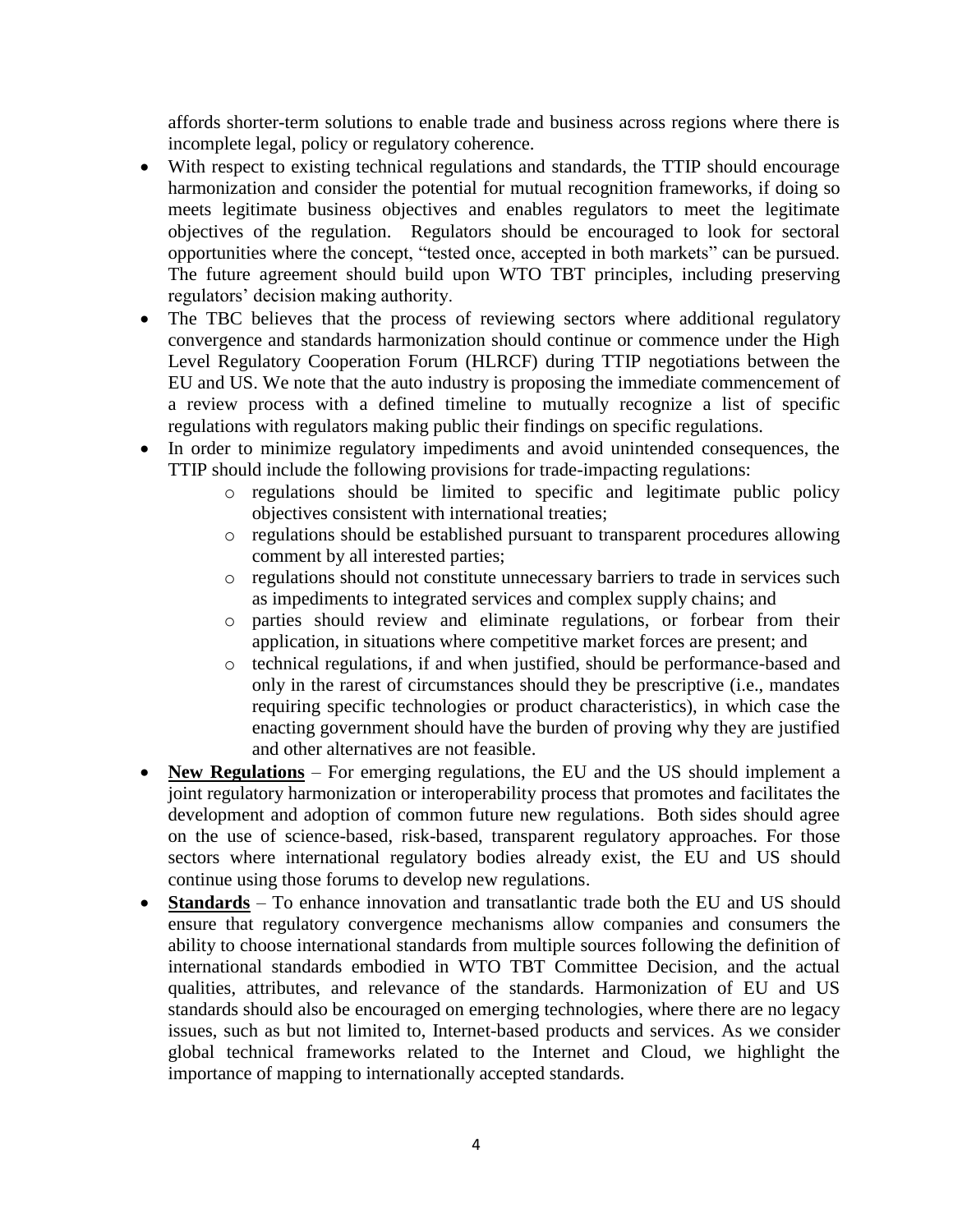- **Electro Mobility** In developing this joint approach, the lessons and experience of the recent US-EU collaboration in developing an electric vehicle plug standard should be used. We strongly support this effort and encourage using this as a model for regulatory convergence and compatibility and by expanding this approach to other new regulations being considered by the United States and the European Union.
- **Regulatory Cooperation Forum** Strengthen the US-EU High Level Regulatory Cooperation Forum of key US and EU regulators to develop common approaches to regulation, with an overarching Framework Regulatory Accord, that would embody many of the principles of transparency embodied in the US Administrative Procedures Act.
- **Sector Task Forces** Consider establishment of sector-specific task forces to continue to work towards recognition frameworks following the conclusion of the trade pact negotiations. The automotive industry is proposing a task force to meet at least twice a year to consider industry proposals for further regulatory convergence of existing regulations. The task force would be coordinated by the Office of the United States Trade Representative (USTR) and the Office of Information and Regulatory Affairs (OIRA) for the United States and Directorate General for Trade and the Office of the Secretary General for the European Commission.
- **Transparency** There should be a transatlantic impact assessment with clear criteria for evidence and cost-benefit analysis for all regulations over a certain economic impact, providing notice to either side along with an opportunity to comment. The decisions of regulators on specific regulations should be made public. For example, the proposed auto sector task force would release annual reports to the public on its regulatory convergence efforts and if the US and/or EU officials reject a proposal, the supporting performance outcome data should be published.

## **III. INTELLECTUAL PROPERTY**

- **Intellectual property remains essential to economic expansion, business and societal innovation and national competitiveness for both the US and EU**. IP-intensive industries are linked to 35% of US GDP and nearly 30% of all US employment. The EU is no less reliant on its many IP-based industries, including health, aerospace and green technologies along with many others. And as internet-enabled innovation increasingly drives productivity and growth on both sides of the Atlantic, the importance of intellectual property to creating new jobs and growing exports will only increase.
- **We believe strongly that any eventual transatlantic trade agreement should reflect this shared reliance on intellectual property.** Both markets share a deep commitment to protecting intellectual property and a recognition that strong intellectual property regimes are an indispensable element of successful economies and to create and maintain innovation and technology-driven exports, competitive opportunities, and jobs. This shared consensus should serve as the starting point for discussion.
- **Inclusion of provisions on intellectual property in any transatlantic agreement is especially important as a means to foster strengthening of intellectual property standards globally.** More than half of our exports originate from IP-intensive industries. Expanding the transatlantic economy is thus directly contingent on strong protections for US and European intellectual property in foreign markets. But many of our trading partners -- in particular emerging economies -- are moving in the opposite direction,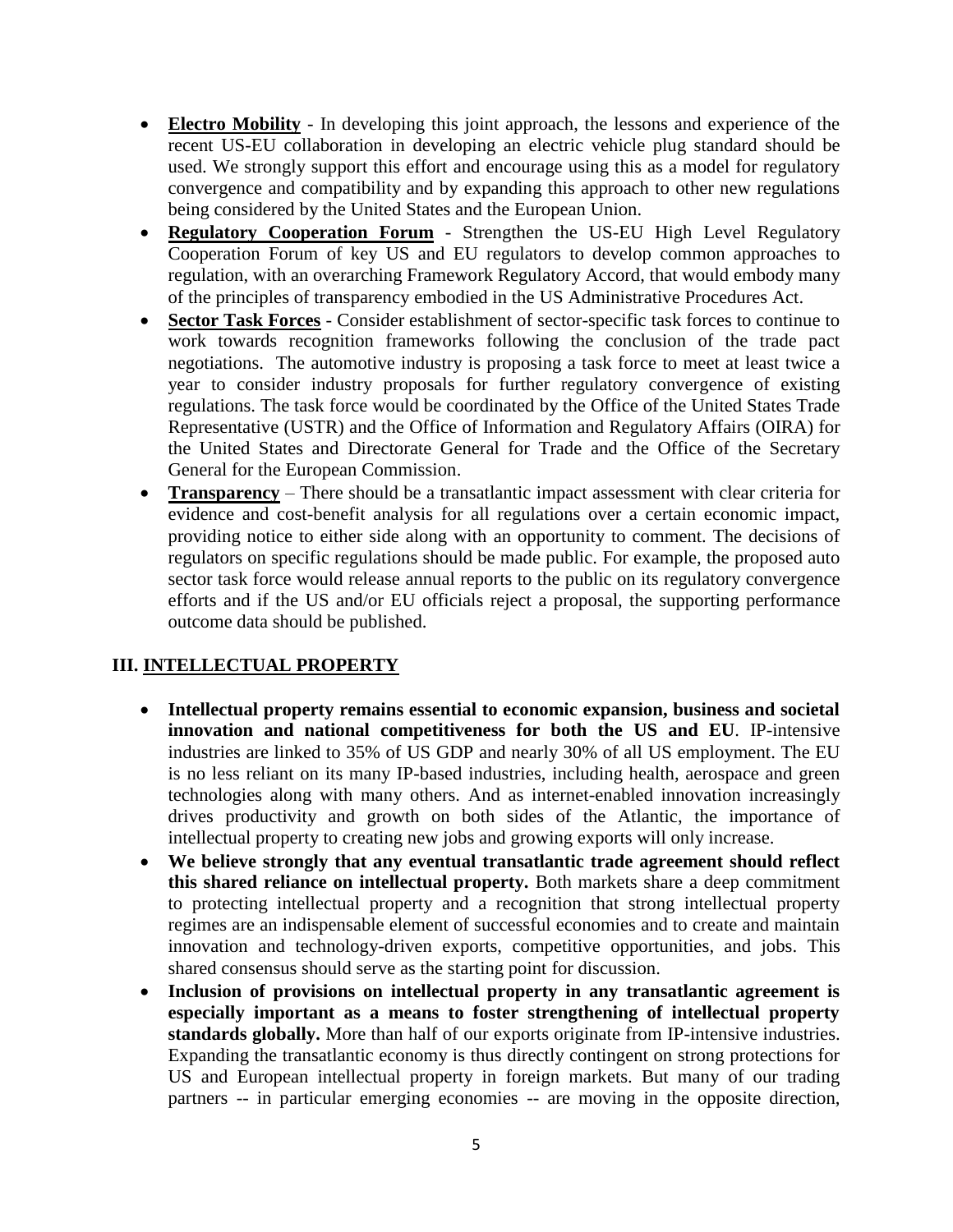toward an erosion of intellectual property rights, often intended to advance protectionist industrial policies or otherwise ill-advised agendas. Examples of this erosion include:

- o **"Domestic innovation" policies.** These policies take many forms, such as procurement policies that discriminate against "foreign" IP or impose local content requirements; measures to force technology transfer, including through liberal use of compulsory licenses targeted at foreign patent holders; restrictions on the use of trademarks; and preferences for products that implement domestic standards. While approaches differ, all of these measures serve as non-tariff trade barriers, reducing the ability to compete in foreign markets.
- o **"State-sponsored IP theft."** Evidence is building that some governments have supported and even sponsored the theft of proprietary information from innovators in third countries. This "state sponsored IP theft" is often focused on the highest value and most innovative sectors in a country's economy.
- o **"Calls for greater IP "flexibilities."** Emerging markets now routinely take the position in multilateral fora that intellectual property rights are a barrier to economic and societal (i.e., the public interest) advancement, despite overwhelming evidence to the contrary. These claims -- made in the UNFCCC, WIPO, WTO and WHO -- often reflect the claimants' short-term political and industrial policy aims, and not a desire to advance broader economic development or access objectives. Weighing a number of considerations is of course essential to any workable multilateral intellectual property framework -- but this is precisely what the TRIPS Agreement, as well as a range of existing EU and US bilateral and regional trade agreements already do; dismantling or destabilizing that framework should not be our aim.
- **A transatlantic trade agreement presents a unique opportunity for both the US and EU to demonstrate global leadership on intellectual property.** The parties have already acknowledged that an EU-US agreement will go beyond existing trade agreements in both substance and scope; and that it is intended to be a deep, comprehensive and 21<sup>st</sup> Century trade and investment agreement. The world's two most important markets have a rare opportunity to establish high standards for intellectual property protection in a trade agreement that will govern trade and influence other negotiations for decades to come. Positive commitments regarding patents, trade secrets, and other forms of intellectual property rights are essential elements in this regard. Failure to include intellectual property, in contrast, would send the wrong message to third countries and would substantially undermine the value of any agreement, leading them to believe violation of IP rights can be done with impunity.
- **Any transatlantic agreement should reflect a shared commitment to robust protection of all forms of IP, including patents, trademarks, copyright and trade secrets.** Examples of possible IP-based commitments that the US and EU could undertake include:
	- o **Expanding current commitments to align US and EU positions in multilateral dialogues, to encourage robust third country protection of intellectual property**. The EU and US already collaborate towards this objective, in commitments made in the Transatlantic IPR Working Group's Action Strategy,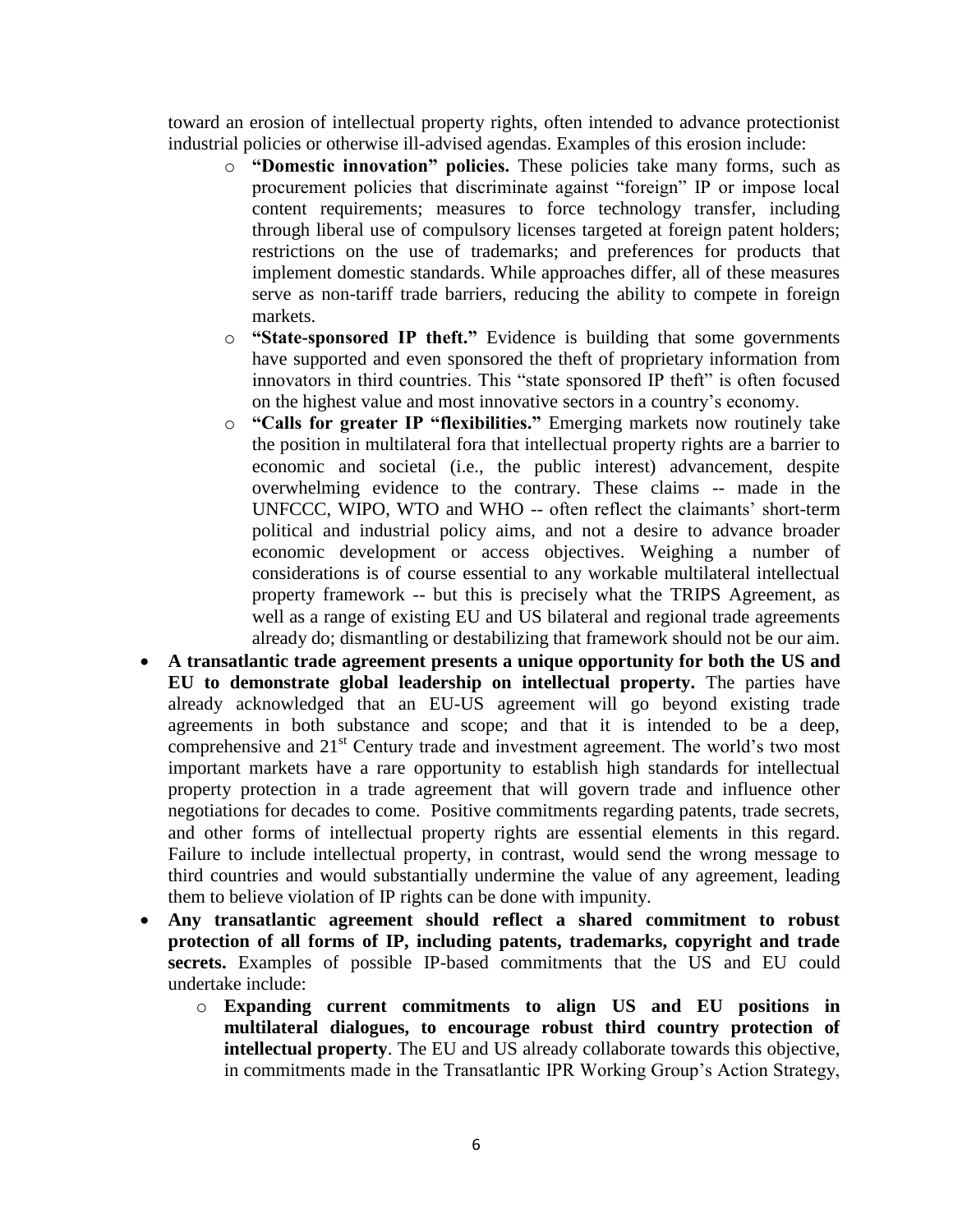and in the Transatlantic Economic Council. These commitments could be further bolstered by the inclusion of similar mechanisms in a transatlantic agreement.

- o **Harmonizing and improving protections for trade secrets**. Although trade secrets often represent a company's most valuable knowledge, these intellectual property rights are often subject to the weakest regulatory protections. A transatlantic agreement should seek to remedy this gap.
- o **Improving the quality and effectiveness of the patent system.** The Transatlantic Economic Council framework already highlights the importance of cooperation to enhance the effectiveness of the patent system. While important steps have already been taken towards this goal, even greater cooperation and harmonization is achievable, including through measures to expedite the patent examination and prosecution process.
- o **Maintaining a strong trademark system as incentive to innovation and creativity.** Trademarks are key to indicate the source and origin of goods and services and to assure consumers of the quality of these. Trademarks are also crucial to enable competition and innovation for companies. There are growing instances of public policy debates suggesting interventions which could damage normal use of trademarks, impact consumers' choice, lead to trade discrimination and increase counterfeiting activity. Efforts should be made to keep a balance and proportionate system ensuring continuing business confidence.

# **IV. INNOVATION**

In the economy of the  $21<sup>st</sup>$  Century, innovation is the principal driver of economic growth, employment and competitiveness. One of the most significant contributions that a comprehensive Transatlantic Trade and Investment Partnership (TTIP) can make to mutual economic development is to remove unnecessary impediments to transatlantic research and development and other cooperation in innovation. While many TTIP chapters will contain provisions supportive of innovation (such as strengthened protections for intellectual property, and regulatory coherence), negotiators should consider also including a separate chapter on innovation to emphasize its importance and facilitate development of a comprehensive, coherent set of measures to create a transatlantic zone in which innovation can flourish. The potential for transatlantic cross-fertilization is particularly strong in mobile/communications, biopharmaceuticals, recycling, smart grid, renewable energies, automotives, and nanotechnologies. A comprehensive innovation chapter should address impediments to the freest possible exchange of ideas, capital, goods, services, and people, and create common frameworks between the US and EU for programs to encourage both basic research and development and also the

• removal of statutory impediments to collaboration between public and private sectors thereby allowing for optimal research cooperation;

commercialization of new technologies. For illustration, such measures should include:

- procedures and processes for the treatment of flows of controlled technology for collaborative, transatlantic research and development projects that recognize the particular needs for such exchanges;
- provisions to facilitate the transatlantic mobility of researchers and technologists engaged in collaborative projects;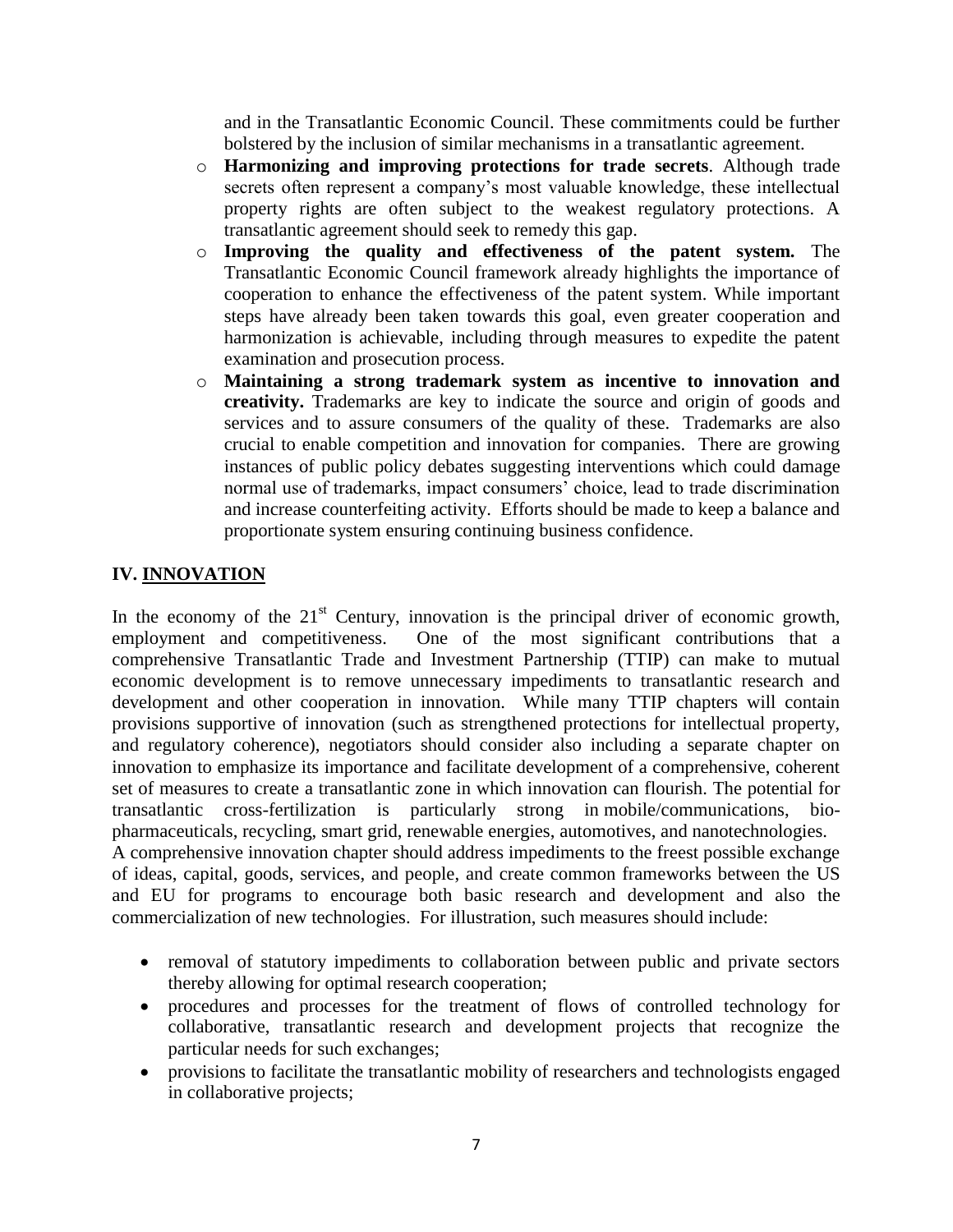- support for policies that promote investment in innovation-centric sectors;
- provisions for the cross-border flow of information that facilitate research into new and innovative processes and products, as well as technological developments such as the industrial internet; and
- elimination of "localization requirements" for the application of technology whose development is supported by public funds.

These recommendations are based on our experience as global businesses, and reflect some of the areas that have the greatest potential to accelerate innovation. They also are based on observations about the process of innovation in the transatlantic market.

Much of the world's scientific and technical innovation takes place within and between the US and EU. Working together, we have the opportunity to revitalize languishing industries, accelerate the development of advanced technologies, develop new products and services, create good paying quality jobs and enhance the ability of the transatlantic market to compete with the rest of the world. Moreover, transatlantic leadership to foster innovation would set the example for other countries struggling to develop and implement appropriate policies that support and accelerate innovation.

## **V. INVESTMENT**

We believe that the EU and the United States are well-positioned to set the highest level of standards for investment protection. In order to promote the 2012 agreed-upon Shared Principles for International Investment, we call on both parties to:

- Negotiate a liberal investment agreement that includes broad provisions for (a) reducing, or wherever possible, eliminating exceptions to national treatment principle, (b) robust disciplines to protect investments against expropriation, (c) fair compensation for expropriation in all sectors, including IP, and (d) meaningful procedures for resolving investment disputes.
- Ensure the fullest measure of transparency in the dispute settlement mechanism, to the extent consistent with the need to protect information that is classified or business confidential.
- Establish a mechanism for acceptance of amicus curiae submissions from businesses, unions, and nongovernmental organizations.
- Use robust mechanisms to resolve disputes between an investor and a government.
- Adopt procedures to ensure the efficient selection of arbitrators and the expeditious disposition of claims.
- Provide for an appellate body/review mechanism to provide coherence to the interpretations of investment provisions in trade agreements; and
- Base regulatory measures which limit or reduce investment protection provisions on sound science and objective evidence.
- Remove obstacles to cross-border venture capital.
- End transatlantic foreign ownership restrictions.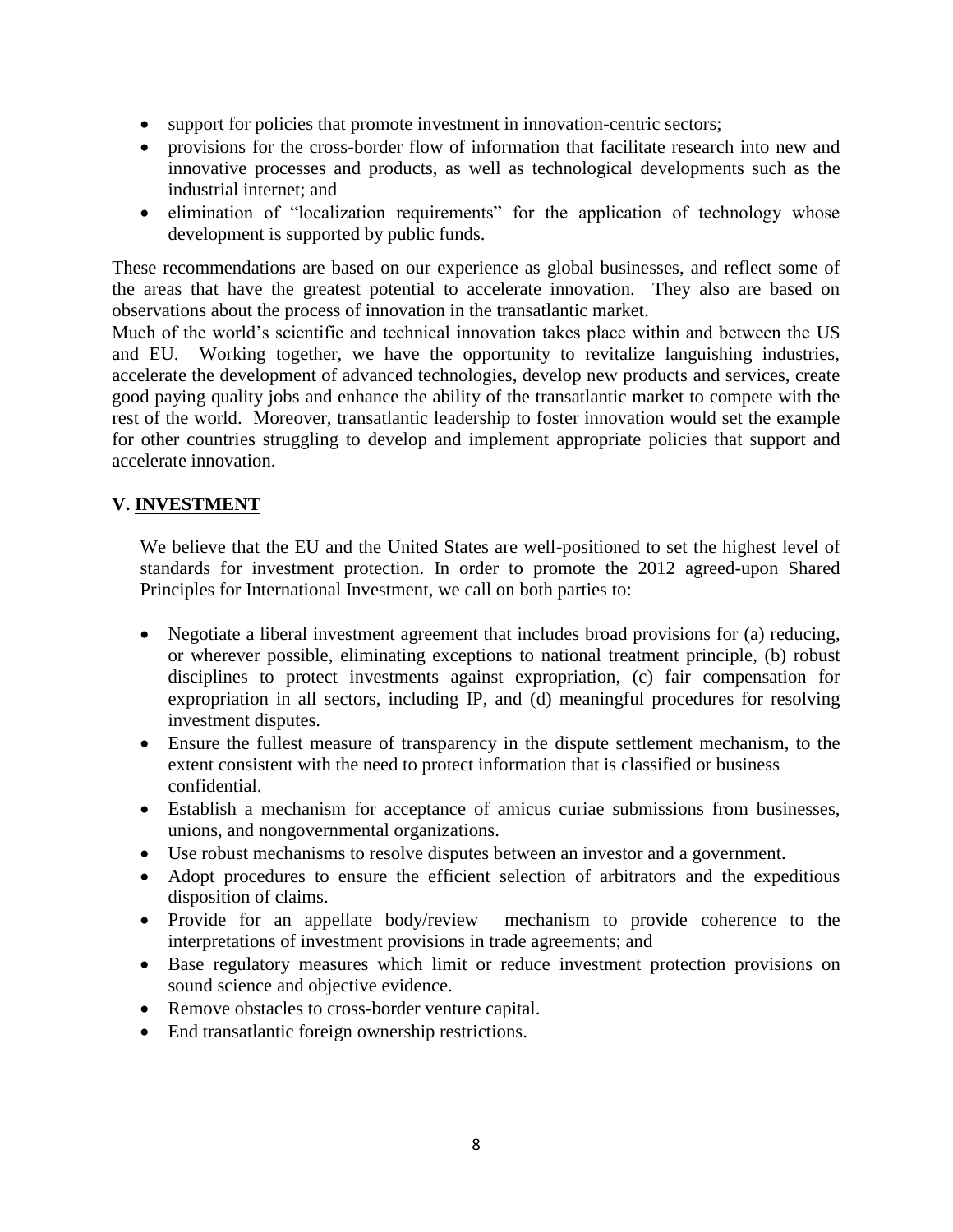#### **VI. PROCUREMENT**

While the US and EU both are members of the WTO Government Procurement Agreement, TTIP provides a good opportunity further to improve market access between the two parties. We propose that TTIP include a robust chapter on procurement that contains the following:

- agreement that neither party will adopt new measures restricting market access in procurement beyond measures already in place, regardless whether they may be consistent with obligations under the WTO GPA or other provisions of TTIP;
- increased coverage of central government procurement, based on a negative list approach;
- increased coverage of sub-central entities, including coverage of procurement using financial assistance and other funds flowing from central governments to sub-central entities; and
- measures to guarantee transparency in procurement, including a requirement that procuring entities maintain effective anti-solicitation compliance programs.

# **VII. SERVICES**

Many statistical data and studies demonstrate the vital importance of trade and investment in services for the transatlantic economies. The volume of EU-US bilateral trade in services, with a total of \$338 billion in 2010, is by very far the highest in the world. The figures demonstrate the importance of the US market to European services companies and vice versa, highlighting the importance of services in the TTIP negotiations.

In particular it is important to consider in the negotiations the key role of services for the global value chain. Services are a critical but often overlooked part of it. They play an on-going essential role in the transformation of international trade and investment patterns, both through enabling the development of value chains and through the creation of value chains in their own right. The global value chain includes the full range of activities that firms undertake to bring a product or service from its conception to its end-use by final consumers. These activities include design, production, marketing and support.

The competitiveness of EU and US manufacturing is increasingly dependent on services. Logistics, maintenance, ICT business services, consulting, financing, electronic communications and data processing are integral part of any competitive offering in technology, machinery, processing and consumer businesses. Efficient services consumed by the manufacturing companies in their daily operations are also an integral part of their competitiveness. Manufacturing firms increasingly buy, produce, sell and export services as integrated or accompanying parts of their primary offer. This concept is also called *servicification*.

The large potential for further growth in services trade is hampered by regulatory restrictions on both sides of the Atlantic. TBC calls upon the European Commission and the US Administration to ensure that the importance of trade and investment in services, including services that can be delivered through cross border data flows, is duly reflected in the negotiations. While the transatlantic services market is already very much integrated, there is a need to go further. TTIP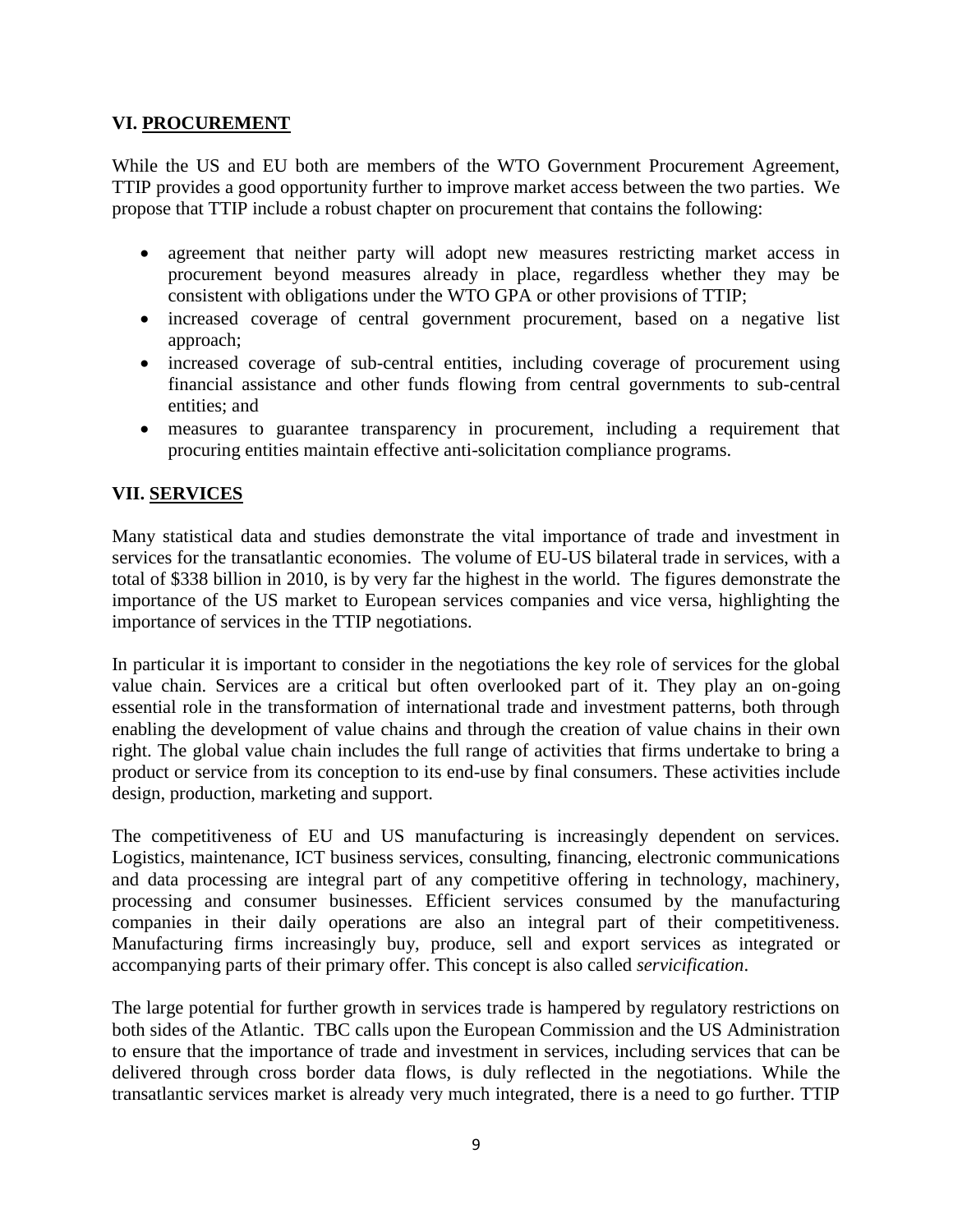should cover market access negotiations at all possible levels, including NTBs and other forms of de facto barriers to compete.

We believe that to create a real transatlantic services market, the EU and US need to establish meaningful and outcome-driven regulatory cooperation in key services sectors involving not only regulators at EU and US federal level, but also regulators at sub-federal level and EU Member states level, i.e. wherever the regulators are.

The TTIP agreement should also comprise a comprehensive market access to public procurement for services, with low thresholds and substantive coverage of all public institutions and entities. The agreement also should include high level investment protection with efficient investor-tostate dispute settlement.

# **VIII. CUSTOMS/ TRADE FACILITATION**

Government and non-government organizations ranging from the WTO to the UN have emphasized that overly complex customs and trade procedures, requirements and practices can hugely disrupt supply chain logistics, creating costly obstacles that harm companies, consumers and, by extension, global economies. Major burdens, delays, and costs can emanate from slow customs clearance procedures; excessive requirements for customs entry documents and data; non-automated processes for the import/export/transit of goods; vague or inconsistently applied customs requirements; and rules that do not take account of risk management or reasonable penalty mitigation procedures. By disrupting global supply chains, these impediments and expenses can stifle easy market access and increase the cost of goods. In a report entitled *Enabling Trade — Valuing Growth Opportunities,* the World Economic Forum noted that "Reducing supply chain barriers to trade could increase GDP up to six times more than removing tariffs." Further, World Trade Organization (WTO) Director-General Pascal Lamy has stated that "removing barriers to trade and cutting red tape in half… could stimulate the US\$22 trillion world economy by more than \$1 trillion."

While customs and trade officials within the US and EU have made trade facilitation a high priority over the years, numerous TTIP commitments could be undertaken to further improve trade procedures and practices between the two parties and to set a global standard. In particular, TBC recommends commitments to the following actions in the agreement:

- A single window within the territory of each TTIP party that enables traders to electronically transmit all customs or other data required by a government for the import, export or transit of goods.
- Submission and processing of import-related information (including security data) to enable pre-clearance of goods before their arrival at a port of entry.
- Separating the release of goods in customs custody from the payment of duties or other import charges.
- A unitary import clearance process which ensures that the inspection requirements of all government agencies with border-related responsibilities are met in the conduct of a single cargo release. In addition, clearance procedures across EU member states should be harmonized.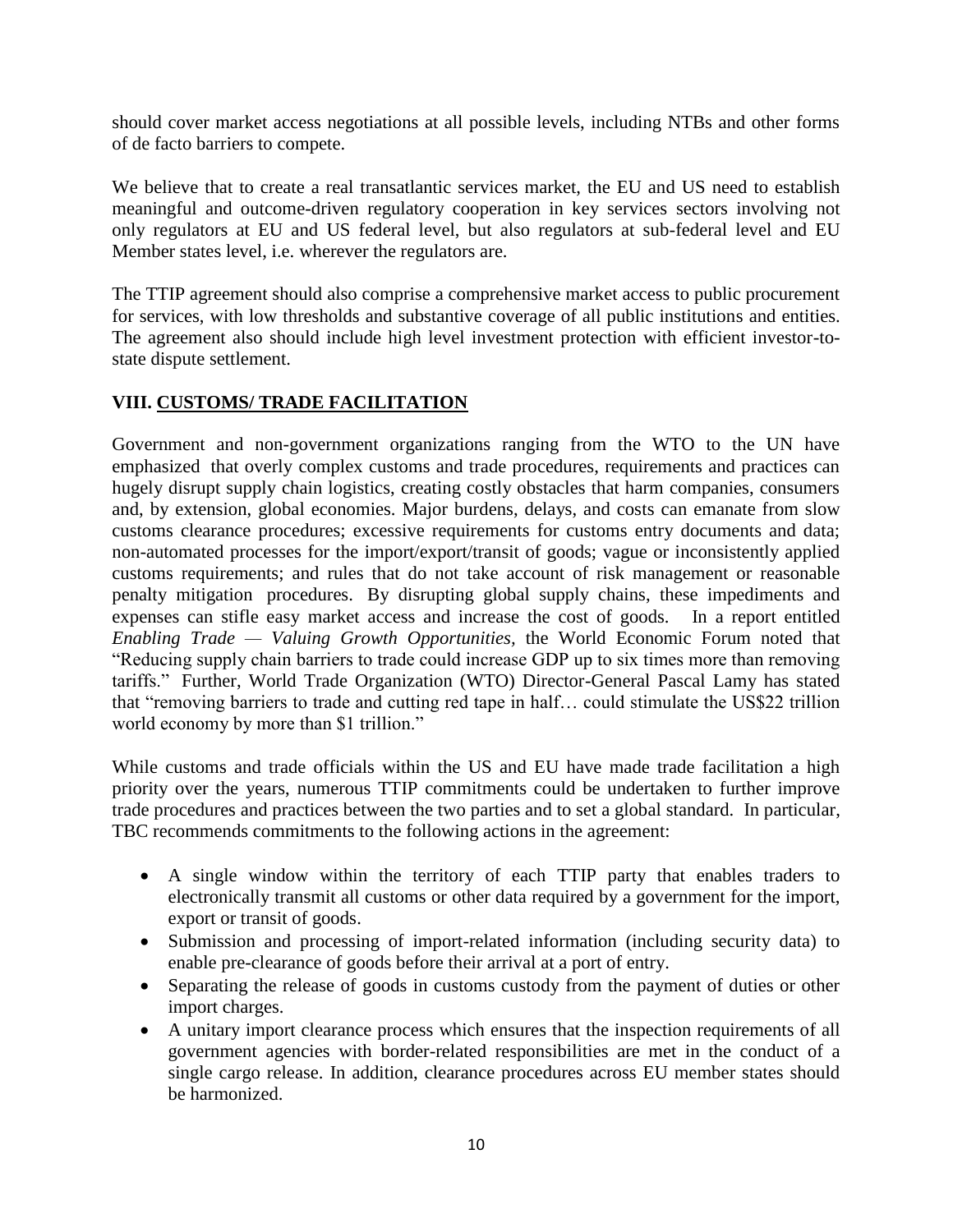- Robust deployment of automated systems and procedures that expedite release of goods and processing of customs information, ensure system interoperability and compatibility, and avoid redundancy via use of common data elements and related processes for the import, export and transit of goods.
- A US/EU mutual recognition agreement that streamlines criteria and procedures for trusted trader programs through such means as: uniformity between the EU Economic Operator and US Customs-Trade Partnership Against Terrorism programs; a common web-based application process for participation in trusted trader programs between the EU and the US and among EU member states; assurance that program participants are "first-in-queue" when inspections are required; and enabling program participants to provide import documents to authorities after release of goods.
- Capability for the export documentation/declaration of one party to be used as the import documentation/declaration of the other party, while ensuring harmonization of data requirements.
- Commitment to an administratively easy and time-limited process for issuance of advance rulings.
- Establishment of an enduring transatlantic trade facilitation forum involving government and business stakeholders from both parties to ensure that progress is made on ongoing facilitation measures and that new facilitation efforts are pursued as warranted.
- Commitment to reasonable border compliance and enforcement practices, including consistent interpretation and enforcement of import laws and regulations, elimination of vague requirements, and use of penalty mitigation guidelines that take account of an importer's compliance record and internal procedures.
- Better coordination between CBP and other federal agencies (i.e., FDA, USDA, etc.) in order to streamline the process.

# **IX. WORKFORCE**

We request inclusion of measures to promote short term skilled labor mobility within the scope of the Transatlantic Trade and Investment Partnership (TTIP) negotiations or other relevant discussions between the two trading partners. Labor mobility is not only a necessary component in the provision of many cross-border services. Mobility and the corresponding ability to utilize the skills and competence of employees deployed outside of their regular country of residence are critical elements of the global talent sourcing practices increasingly common within companies on both sides of the Atlantic.

Speed and predictability are key aspects of a skills mobility policy which should include a broad and comprehensive definition of skilled workers employed by EU and US companies. A preliminary sample list of objectives for TTIP negotiations should entail:

- Establish a fast track approach for expeditious processing of visa/work permit applications.
	- o Expand this expedited, Consulate-only process to all employees—not just "professionals"—in other words, allow technicians to automatically qualify for blanket L-1B process.
	- o Recognize "degree equivalency" for accredited universities (currently, some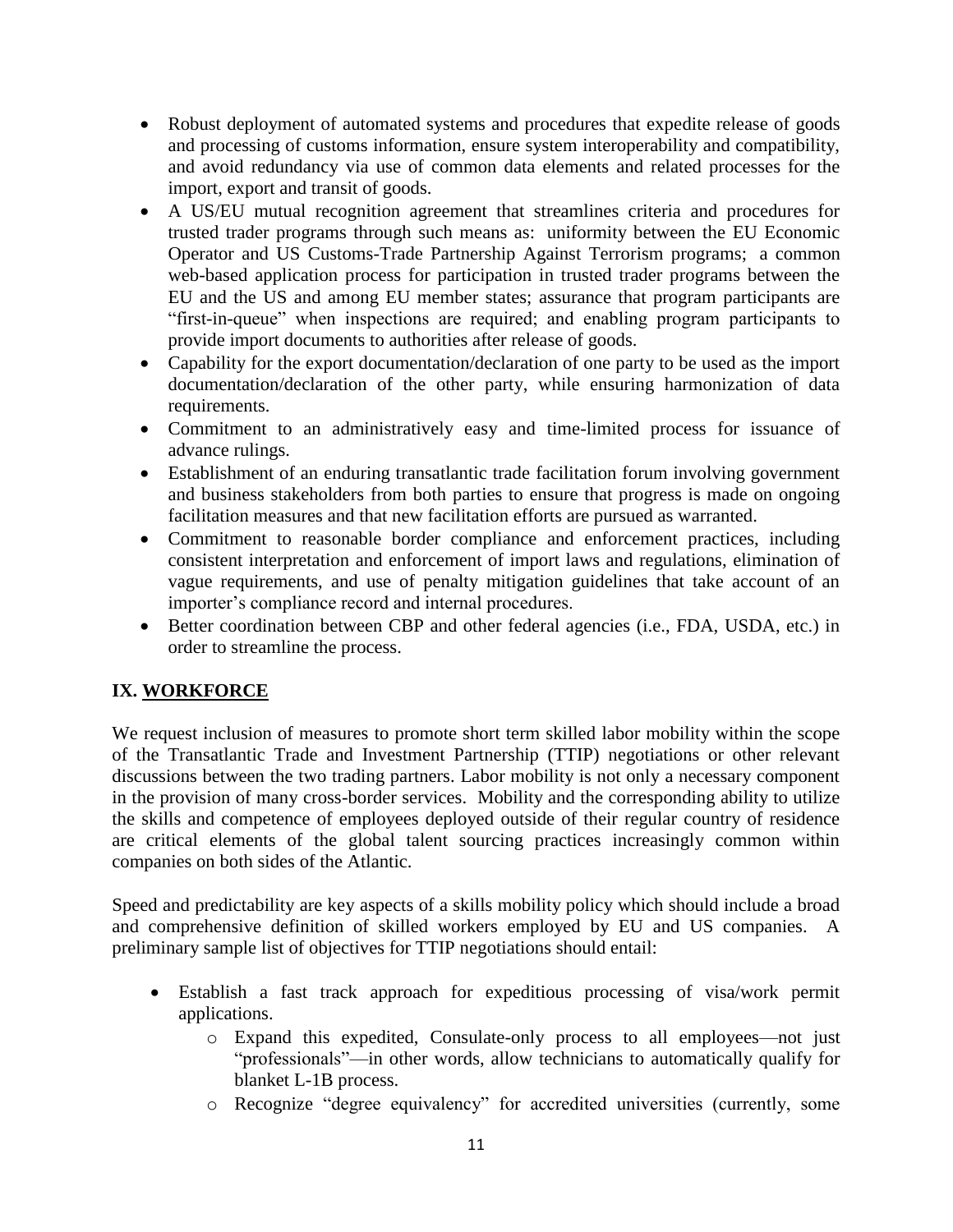degrees awarded in Europe are not recognized as "equivalent" to US degrees).

- o Exempt EU and US employees from prevailing wage standards for all visa types since they are already presumably being compensated at commensurate levels.
- Exempt EU nationals from H-1B cap or create a separate quota for them and allow them to apply directly at the Consular post rather than going through USCIS similar to H-1B1s for Chile and Singapore or the E-3 Certain Specialty Occupation Professionals visa which applies to nationals of Australia.
- In any instances where local labor market or volume quotas tests exist, such tests will not be applied to intra-corporate transferees.
- In the context of intra-corporate transferees, a simple notification should be required prior to beginning work in the US for EU nationals or in the EU for US nationals rather than submission of a visa application for prior approval (based upon for instance listing of trusted companies).
- In the context of intra-corporate transferees, the benefits of the provisions of a TTIP agreement should apply to employees of US or EU enterprises regardless of the nationality of the individual concerned.
	- o There should be no home residency requirements (just like a TN can work even if subject).
	- o Make the visas be valid for at least 3 years initially but NOT subject to a cap, as in the TN context.
	- o Employees of acquired companies will immediately qualify for this visa—no need to wait for one year of L eligibility, for example, even if not a successor in interest.
- Harmonize and widen the scope of "allowable activities" under business visitor status and have more flexible treatment for duration of stay under short term business visas.
	- o Visas and authorized stay should be for maximum validity allowed under that visa category.
	- o The agreement should authorize in-country visa revalidation for these individuals.
	- o Visas should allow for multiple entries within the validity of the visa.
- More liberal family reunification rights should be accorded in order to accommodate non-married spouses, children above the age of 18 as well as parents. Integration should be encouraged through provisions providing access to the host country job market for spouses and working age dependents.
	- o Spouses should be able to work incident to status without an Employment Authorization Document.
	- o Children of work-eligible age should be allowed to work incident to status.
	- o Domestic partners should be issued derivative visas and periods of stay coterminous with that of the principal, as well as the ability to legally study and to work incident to status.
	- o Children of domestic partners should be issued derivative visas and periods of stay coterminous with that of the principal, as well as the ability to legally study and to work incident to status if of work age.
	- o Children over the age of majority eligible for derivative status should be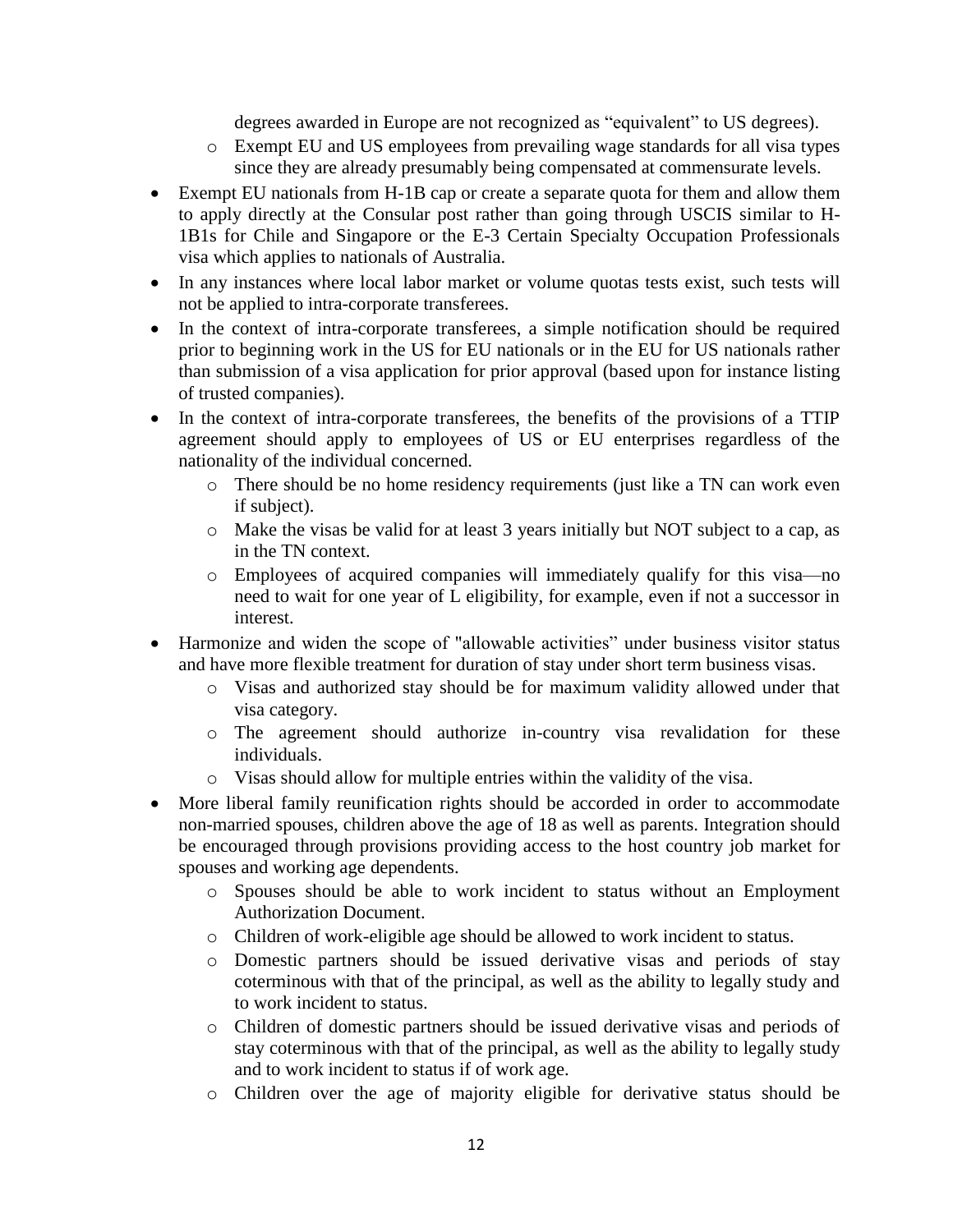accorded derivative status if still dependent on the principal and that status should be considered "dual intent".

- o Dependent visa or visa for family reunification should be processed along with the main applicant's visa.
- Current rights available under Mode 4 in the GATS agreement should be expanded to include additional skilled job categories such as researchers and technicians.
- A stand still clause should be imposed with respect to any new potential restrictive migration measures.
- Harmonizes the provisions of bilateral social security tantalization agreements between individual EU member states and the US.
- Global Entry: For frequent travelers from the EU to the US and also from the US to the EU an expansion of the American Global Entry System and the setup of the European Registered Traveler Programme would be very helpful to reduce waiting times at the point of entering the respective country. The system should be expanded to also include non-immigrant visa holders and also frequent travelers from visa waiver countries.
- US Immigration Preclearance: Consideration should be given to the expansion of the system of US immigration preclearance at the airport of departure. Currently, the US system of immigration preclearance is largely limited to airports in Canada and the Caribbean.

# **X. COMPETITION**

Competition law should be applied in an open, transparent manner that provides procedural fairness to all parties. Moreover, governments must assure that state-owned enterprises ("SOEs") compete in the marketplace on a level playing field, not displace private company efforts, and do not enjoy unfair advantages over their private-sector competitors, whether in the form of direct aid or disparate treatment in regulatory or other matters. We propose that TTIP contain a chapter on competition to address these issues, including:

- adherence to transparency and due process obligations in competition enforcement matters encompassing both conduct and merger review, with possible reference to OECD and ICN best practices; and
- disciplines on financial subsidies and other public support to SOE's;
- disciplines on indirect government support of SOE's, such as preferential access to public services or preferential treatment in regulatory matters;
- disciplines on conduct by SOE's that if taken by governments directly would be inconsistent with obligations under TTIP or multilateral agreements, including actions not taken in accordance with normal commercial considerations; and
- an obligation for SOE's to adopt effective anticorruption compliance programs and direct accountability of governments for damages to competitors caused by illicit practices undertaken by SOE's.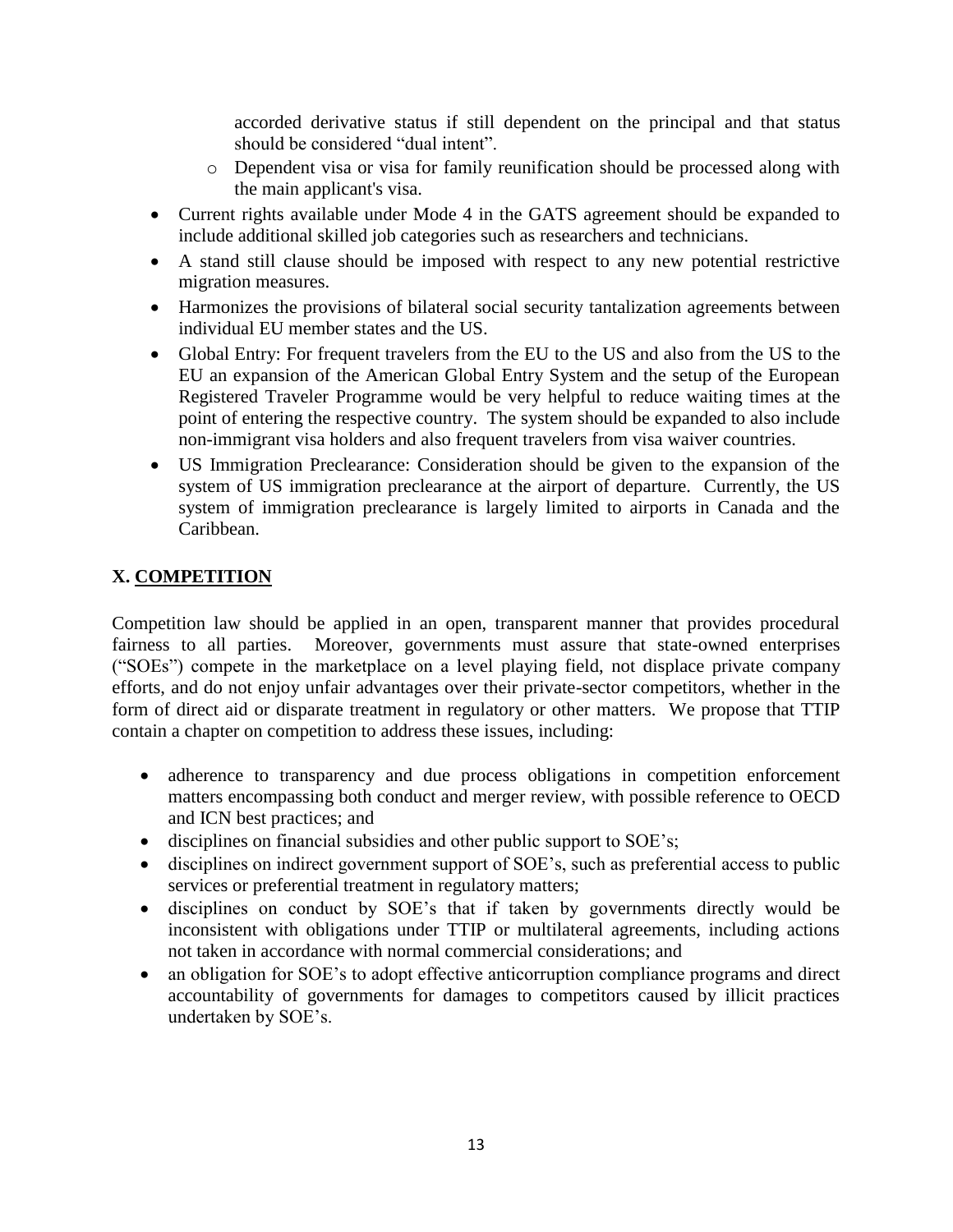# **SECTORS**

# **A. AUTOMOBILES**

The potential gains to be derived from regulatory convergence are particularly pronounced for the automotive sector (as highlighted in section II above). We understand that the industry is making detailed proposals for mutual recognition of existing regulations, establishing a process to improve harmonisation for new regulations and setting out a clear timetable concrete next steps. TBC supports the joint ACEA/AAPC submission to USTR.

# **B. AVIATION**

**Aircraft Wet Leasing:** Aircraft wet leasing involves the provision of an aircraft with crew to another airline, where the lessor maintains operational control over the aircraft and the lessee markets the aircraft as if it were its own. Wet leasing provides critical flexibility to all aspects of the airline industry and for that reason has become an important, beneficial and universal component of the aviation system. It contributes to global economic growth, substantially enhances operating efficiencies and produces significant consumer benefits. It has allowed international air carriers to serve new markets effectively and efficiently and expand their capacity and global reach, without having to develop new protocols to operate a new aircraft type, hire additional employees and invest in extraordinarily expensive new assets.

Under regulation EC No. 1008/2008, Article 13, wet leasing by carriers from third countries to EU carriers is not permitted unless the EU carrier justifies the leasing on the basis of a demonstration (i) of "exceptional circumstances", in which case the lease is limited to only seven months, subject to one seven month renewal, or (ii) that the leasing is needed to satisfy "seasonal capacity need which cannot be satisfied through leasing aircraft registered with the" EU, or, (iii) that the leasing is needed to overcome operational difficulties and "it is not possible or reasonable to lease aircraft registered" in the EU. These restrictions serve no purpose other than to exclude non-EU service providers. The US has no such restrictions. Although the United States requires prior approval of wet leases of more than 60 days duration from foreign carriers to US carriers, the basis for US review is very narrow: to determine if there is adequate reciprocity between the wet lessor's homeland and the US

There is a significant imbalance in treatment of wet leasing by the US and EU. EU carriers enjoy opportunities that US carriers do not. We request that both parties find a solution that will harmonize regulatory treatment and permit carriers from the US and EU the same unrestricted ability to engage in wet leasing.

**Air Cargo Security:** Although there was a June 1, 2012 air cargo security agreement between the US and EU, it could be enhanced. The agreement recognizes the validity of each jurisdiction's program, but does not harmonize the regulations or establish harmonized definitions across the board.

We suggest that the US and EU develop a harmonized approach to air cargo security regulations and procedures. We suggest a threat-based, risk management layered approach to aircraft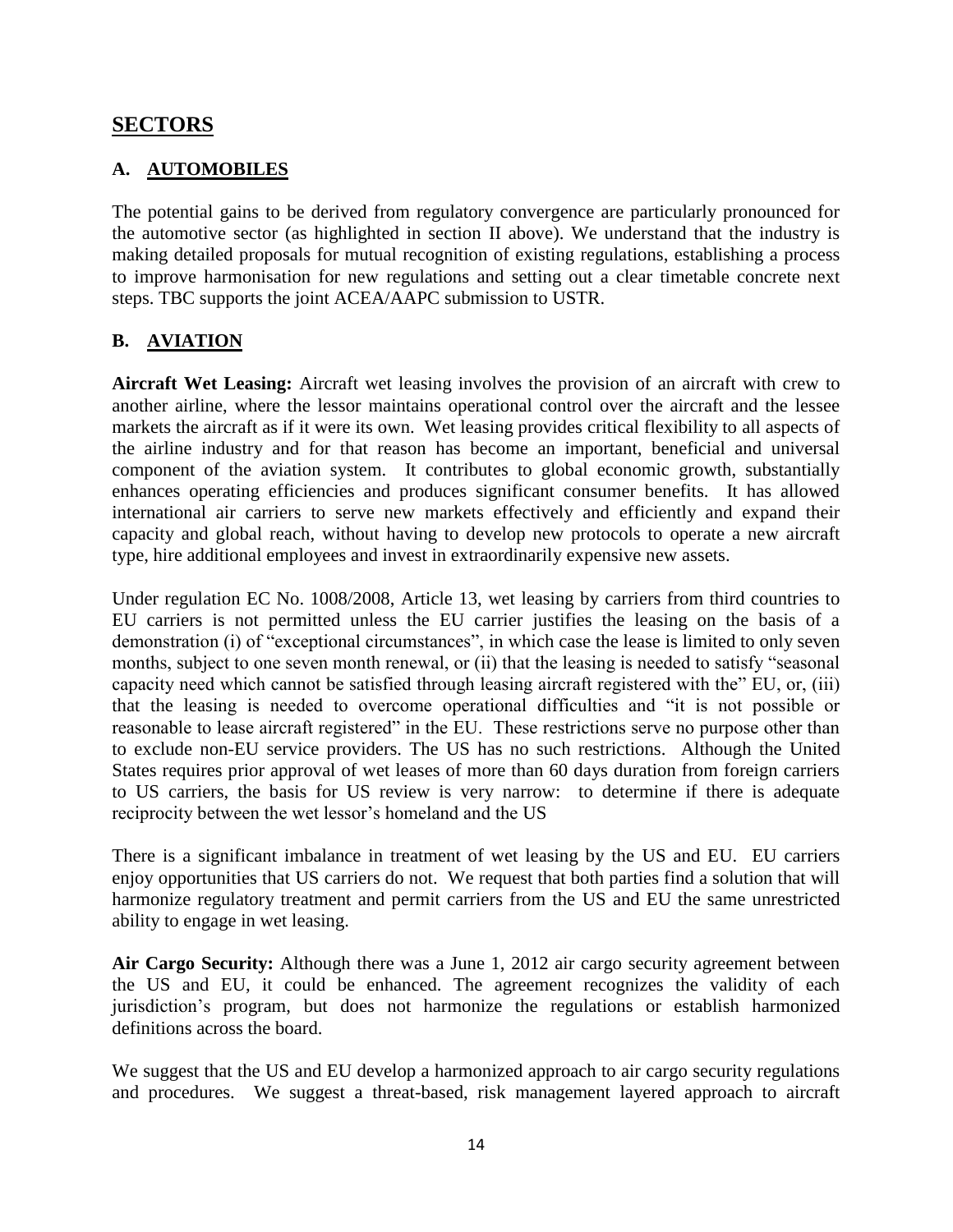security, including known shipper programs and supply chain security programs. 100% screening of cargo on all cargo aircraft is unworkable, ineffective and will not enhance security. In the absence of radical technology advancements, which currently do not exist, screening of all or even a large percentage of cargo is simply not possible due to the immense volume of cargo and the complexity of the supply chain.

With respect to cargo information, there are currently numerous advance cargo information pilot programs underway in the EU in Belgium, France, Germany, and in the UK. The US has the ACAS (Air Cargo Advance Screening) pilot program. To prevent diverging transatlantic requirements, it would serve both the US and the EU, and the goals of the TTIP, to have a common approach through harmonized requirements for data, protocols in communication with carriers/forwarders, and risk criteria. The negotiation of such harmonized cargo security provisions could be conducted either in the traditional context of sector-specific bilateral aviation talks or in the context of the TTIP, which share the common goal of harmonizing customs, regulatory, and technical barriers to trade.

# **C. CHEMICALS**

We support the recommendations contained in the submission of the American Chemistry Council (and supported by CEFIC, the European Chemical Industry Council).

# **D. ENERGY**

- **Energy Efficiency:** The TBC advocates the harmonization of standards and metrics with regard to accounting treatment for energy efficiency investments.
- Oil and Gas Exports and Market Liberalization: TBC advocates a policy of free trade on the part of the United States and Europe with respect to the exports of liquefied natural gas (LNG) and crude oil. TBC rejects any efforts on the part of US or European governments to prevent or restrict the export of natural resources. Such intervention would diminish the credibility of the US and EU as advocates of free trade and as critics of other countries that seek to impose restrictions for commercial or political advantage. Informed by the same principle of market-based allocation of resources, the TBC advocates for the removal of regional and national barriers with respect to the shipment of crude oil and natural gas, including the liberalization of the European gas market and the repeal of the Jones Act in the United States.
- **Climate Policy:** TBC believes that any meaningful effort on greenhouse gas emissions will be most effective through coordinated global policies and climate targets. As two of the world's leading energy consumers, the US and the EU should seek to align their policies on climate action in support of technology-neutral, market-based approaches.
- **Transparency in Extractive Industries:** The US and the EU have adopted statutory requirements for listed companies to report certain information regarding concessions paid to foreign governments for the development of resources. Such legislation should be harmonized on both sides of the Atlantic to avoid unnecessary double reporting, especially for the companies listed both in the EU and the United States.
- **Fuel Quality Directive (FQD):** In conjunction with its support of a non-discriminatory, market-based mechanism to address the challenge of green-house gas reduction, the TBC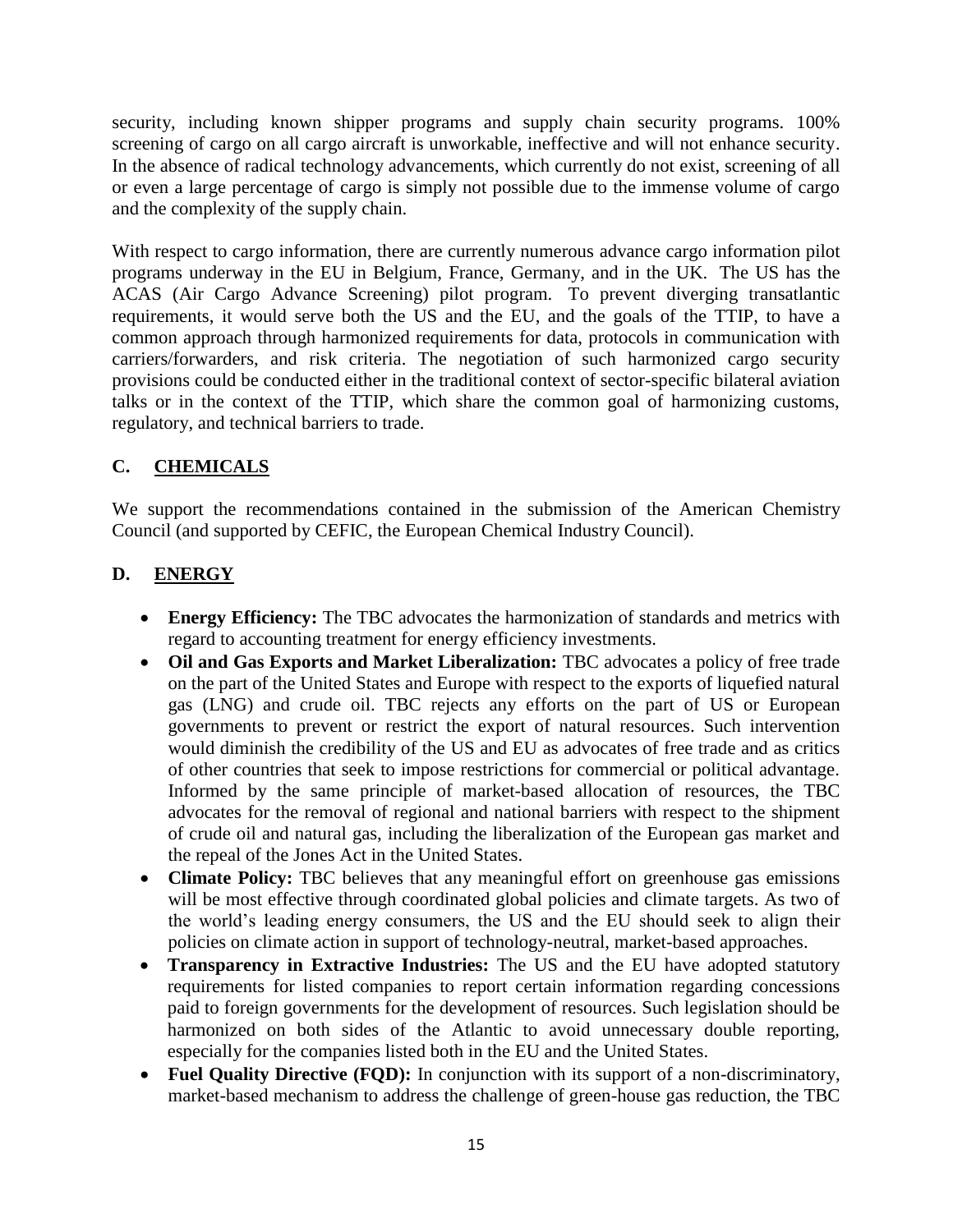rejects the differentiation between different kinds of fossil fuels based on arbitrary taxonomy. For this reason, and because of its potentially negative impact on US exports to the EU, TBC opposes the categorization in the EU's Fuel Quality Directive of oil sands as a separate feedstock. Instead it advocates for the evaluation of all crude oil with respect to the FQD on the basis of their lifecycle carbon intensity, irrespective of region of origin or geologic feedstock.

### **E. FINANCIAL SERVICES**

The Transatlantic Business Council supports a deeper integration of the EU and US economies through trade, investment and regulatory. We support the ongoing effort on both sides to identify those issue areas in which further cooperation would bring substantial gains to both sides.

Financial services is such an issue area and should be part of negotiations going forward that involve traditional trade and investment provisions pertaining to the General Agreement on Trade in Services, horizontal issues that are of general importance to a broad range of industrial or services providers and regulatory issues which might have market access implications. The latter is of particular importance in order to avoid regulatory fragmentation of EU and US financial services markets, which would frustrate efforts of international bodies such as the Financial Stability Board that have been charged by the G20 to find ways to make national financial regulatory systems more consistent and harmonious.

The process of up-grading the framework for financial regulation is well under way in G20 countries and beyond. The G20 reform effort effectively addresses shortcomings in financial regulations and market infrastructures and products. In the process of legislation and rule-making on those issues, regulatory cooperation between the EU and the US should play a significant role in the process of setting international standards and best practices related to financial markets regulation and oversight. It is essential that the EU and the US continue to coordinate and collaborate on finding the best approaches to financial markets regulation in order to drive down regulatory duplication costs for companies operating on both sides of the Atlantic. A framework for regulatory cooperation within existing forms of dialogue that take place on both a transatlantic and global basis should be the most effective way forward and should add transparency to regulatory differences and commonalities.

As well as the existing dialogue, the broader EU-US negotiation on a trade agreement would also be a useful avenue for pursuing deeper transatlantic cooperation in financial services regulation.

An effort should be made to improve upon the current institutional, regulatory and policy status quo on financial services, which after all represents a services sector that already displays high volumes of cross-border activity, in the form of both commercial presence and cross-border services trade. Improving dialogue to enhance compatibility between the EU and US financial regulatory environment would help decrease the opportunities for regulatory arbitrage and reduce the cost of duplicative regulation as well as provide legal clarity on prudential, market infrastructure and product issues for financial market participants on both sides of the Atlantic. It would also enhance the ability of financial supervisors to effectively monitor cross-border financial markets activities.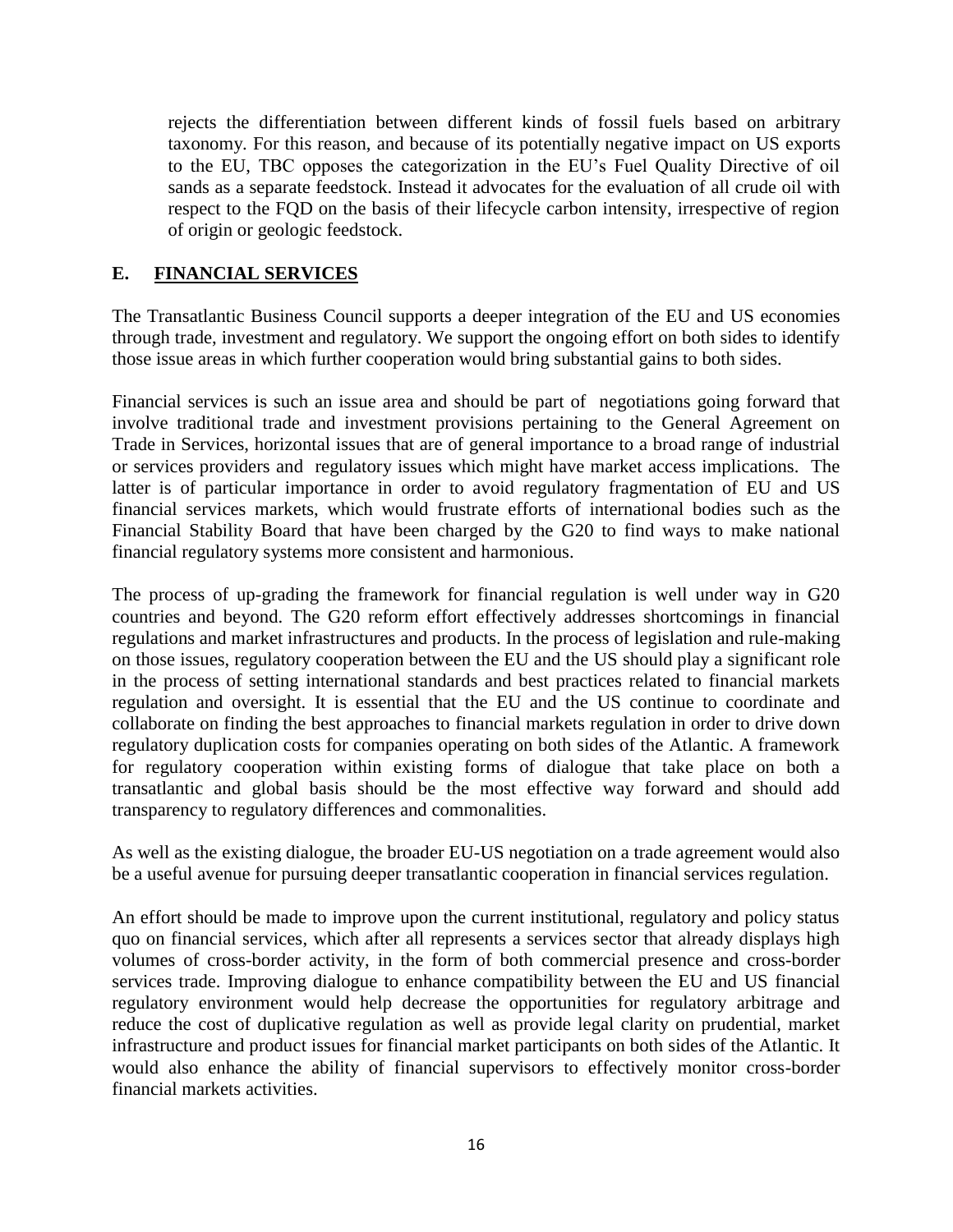The Financial Markets Regulatory Dialogue (FMRD) works to pursue these goals and the importance of its work is increasing, as legislation and rule-making in implementing G20 principles in the EU and in the US have in some cases increased barriers to trade in the transatlantic financial market. Often times when this happens, explicit legislative or other official action is necessary to facilitate barrier-free access to each other's financial market. Also, there is no explicit mandate on either side to strive for such an objective.

Therefore, we propose consideration of legislative mandates for agencies of financial regulation on both sides of the Atlantic to explicitly strive for EU-US regulatory cooperation, based on the working assumption that common standards, equivalence or mutual recognition should be reached. In clearly limited circumstances, in which, due to profound differences in constitutional, institutional or legal contexts, neither objective seems attainable, a comply-or-explain approach might be pursued to explicitly lay down why neither of both seems feasible.

Adding a specific mandate would encourage regulators on both sides of the Atlantic to consider the impact on the transatlantic financial market at every step of rulemaking process in line with the general recommendations of the HLWG quoted above.

We recognize that there may be issues for which regulatory harmony cannot be reached and that some topics would be more effectively dealt with as part of trade negotiations. That said, this should not prevent trying to achieve negotiations on other issues where agreement can be reached. We would suggest categorizing financial services issues by means of four boxes. The first two boxes would represent trade domains and need not necessarily be dealt with within the framework of the FMRD, whereas the third and fourth box issues would be dealt with in that framework. For example:

- (1) The first box would include traditional trade and investment provisions consistent with the four modes of delivery in the GATS.
	- The EU and the US should work towards strengthening the national treatment of financial institutions, a binding of current levels of market access and removing remaining restrictions to trade at either the EU or federal US level, or at the EU member state level and, respectively, at the US state level (cross-border supply).
	- The EU and the US should also work towards establishing and binding free access via foreign direct investment of EU- and US-domiciled financial institutions across the Atlantic (commercial presence) and as well as strong investment protection rules.
	- The EU and the US should also improve current practical arrangements on the temporary movement of qualified persons by improving the status of qualified persons not only but also in financial services, by reducing administrative burdens and by providing mechanisms similar to the APEC Card for business visitors or by broadening the US Visa Waiver Program.
- (2) The second box would include horizontal business issues that are of importance to financial services firms. These include cross-border, intra-corporate use of data and the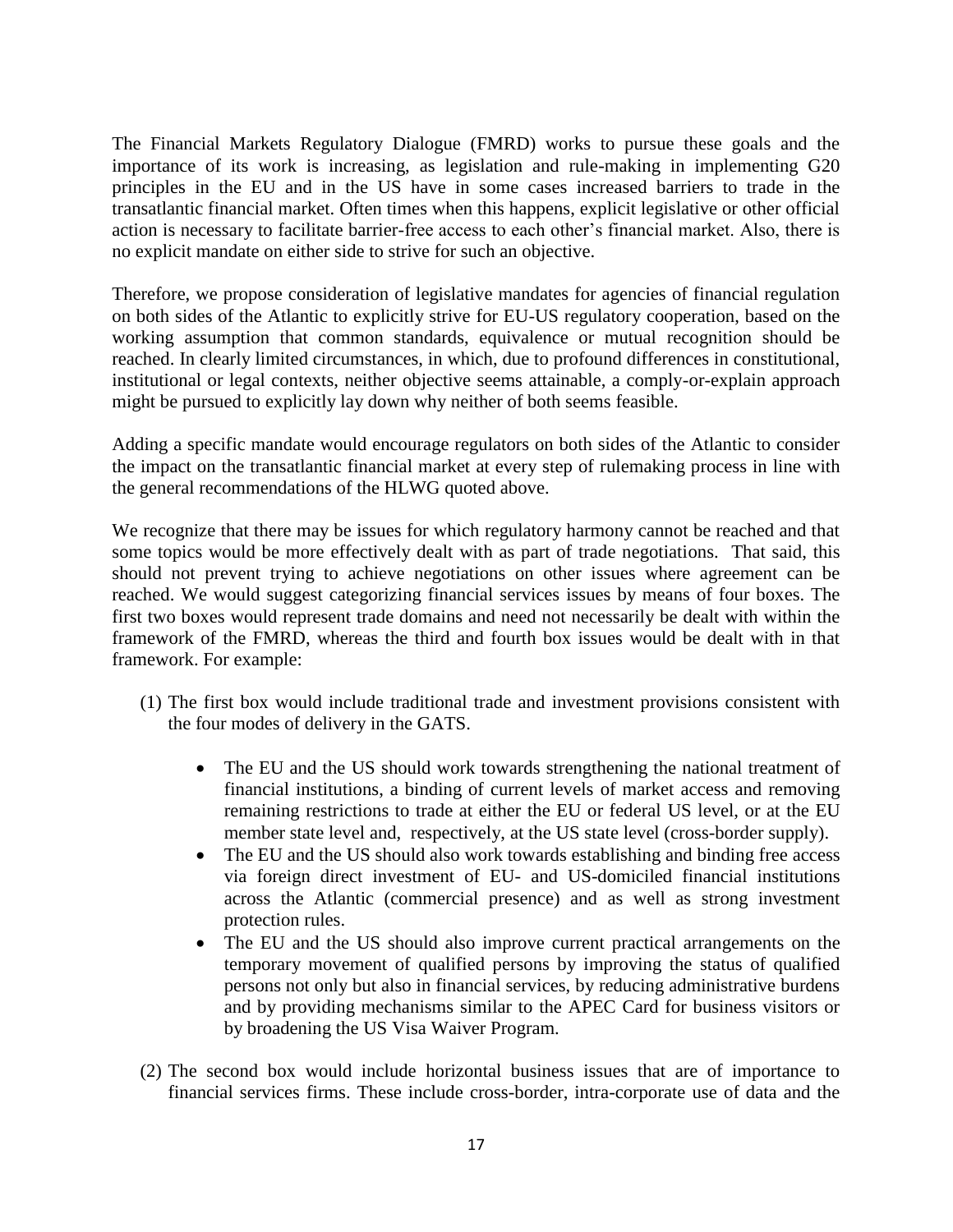interoperability of legislation pertaining to data protection and security, cyber security and also consumer protection issues.

- (3) The third box would include some financial regulatory issues which create difficulties in mutual market access and are, in principle, for legal, political and economic reasons, viable areas for on-going regulatory cooperation (for example, rule-making on derivatives). All of these topics are presumably at issue in the FMRD which would be the right body to address these topics. In addressing these topics, the FMRD should use the following principles as a guide:
	- Undertaking consultation in advance of proposing and adopting legislation or regulation;
	- Avoiding to the greatest extent possible the imposition of extraterritorial requirements, and wherever possible, recognizing the equivalence of regulatory regimes that share objectives but differ in approach;
	- Adopting international standards and global best practices, and promoting the development of high quality international standards by global bodies; and
	- Supporting closer coordination among regulators in the oversight of entities regulated in both markets to enhance oversight while avoiding overlap and duplication.
- (4) The fourth box would include jointly agreed prudential carve-outs of such provisions that cannot be subject to considerations of mutually assured market access. These issues must mostly be those clearly dominated by financial stability, investor and/or client protection considerations and which, due to insurmountable differences in constitutional or legal provision on either or both sides of the Atlantic, cannot be bridged in the foreseeable future by either common standards, mutual recognition, "substituted compliance", "equivalence decisions" or similar legal methods. While accepting the pre-eminence of supervisory concerns on both sides of the Atlantic, even in these cases there is scope for progress to be made in further talks improving supervisory conditions and practices across the Atlantic, in particular with respect to an efficient division of labour between host and home regulators. In addition, there should be some consideration paid to the issue of proportionality of financial supervisory and market access considerations. The FMRD should pursue measures that would limit to the extent possible negative spill-over impacts of regulation.

While the first box should not contain particularly controversial issues but may well lead to demanding legal drafting of GATS-consistent provisions, the second box would potentially require legislative changes on both sides of the Atlantic of those horizontal sets of rules which present or threaten to present barriers to market access.

While issues in the first two boxes may not require continuous consultation with financial services firms once brought into force, on-going regulatory cooperation may well have to be based on a more elaborate consultation process involving industry input, a structured legislators' dialogue as to determine whether general financial services legislation rather than financial regulation and rule-making are at issue and high-level political oversight. Also, enhanced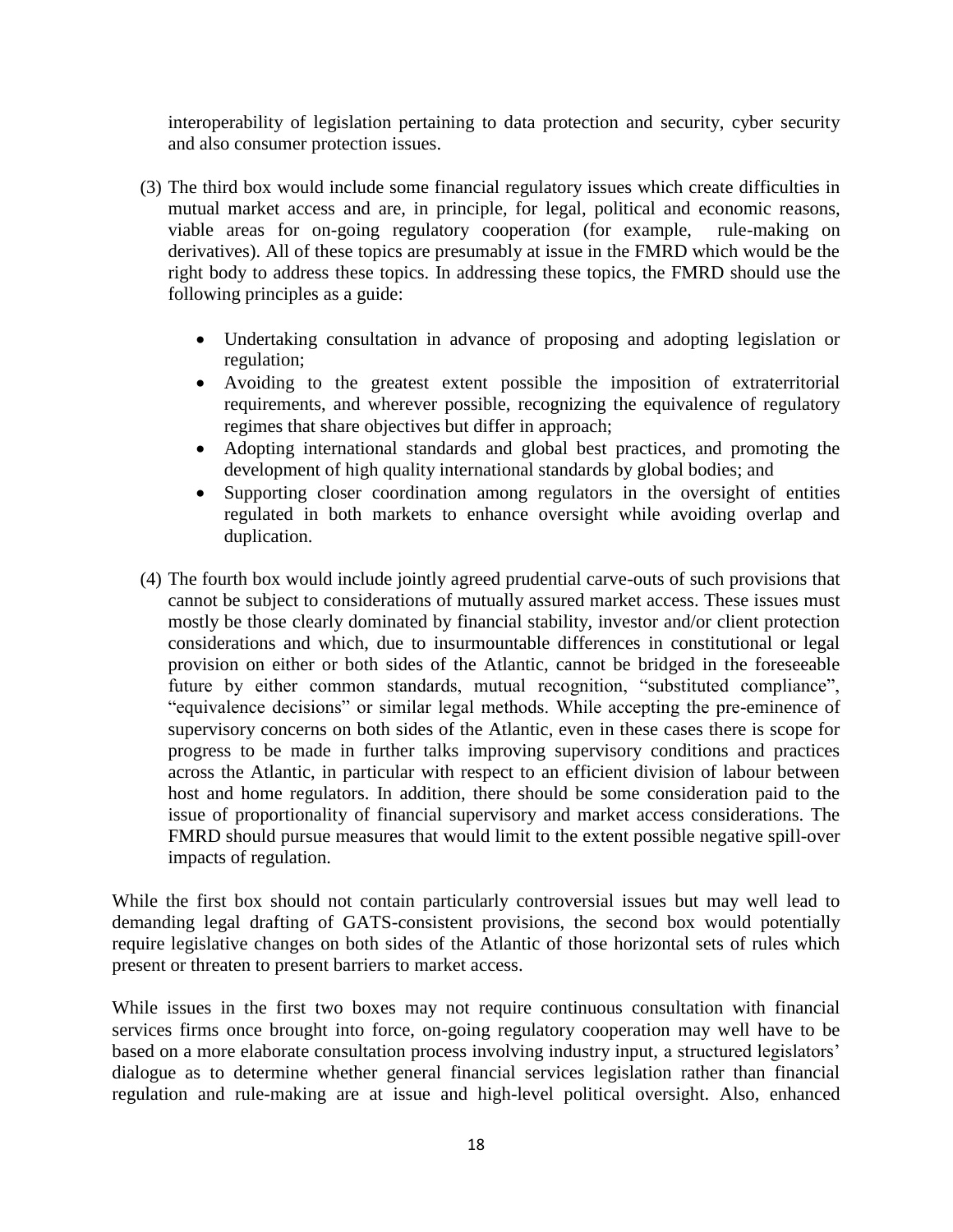transparency of efforts to align regulatory approaches would be welcome, both in terms of workstreams, schedules, objectives (in broad categories as described above) and progress to reduce the potential for regulatory fragmentation.

Concerning the third and fourth box, governments and regulatory agencies on both sides of the Atlantic should establish a working programme to identify which types of issues should be put into which type of treatment, and how market access issues arising from inconsistent legislation or implementation can be rectified. The default, in all of these questions, should be that issues be treated in the third box with a view to achieving mutually agreed and compatible regimes.

Rather than describing the numerous issues of partly inconsistent or conflicting rule-making in the EU and the US in the field of banking and securities (see Report of the EU-US Coalition on Financial Regulation on "Inter-jurisdictional Regulatory Recognition", June 2012, attached) or in other sectors of financial services, we would like to highlight only the most important areas requiring additional efforts of aligning regulation on both sides with the aim of maintaining an integrated transatlantic financial market while deepening it in the medium-term.

# **F. INFORMATION and COMMUNICATIONS TECHNOLOGIES (ICT)**

## **1. Technological Innovation.**

- a. Information and Communication Technologies (ICT) can enable and facilitate the development of new business models and services that drive economic growth and societal benefits. These technologies include the Internet of Things, Cloud Computing, Big Data, M2M/Mobility among others. As governments develop frameworks and policies that address innovation and these technologies, care should be taken to assure that the innovative capacity of these technologies and the business models and services that use them are enabled and that the potential for burdens and unintended consequences are minimized.
- b. In this digital age, companies in international markets constantly use Internet-based services, broadband networks and related ICT products to move data for their own internal operations and in serving their customers. The Transatlantic Trade and Investment Partnership (TTIP) should facilitate trade in innovative information and communication technology services by encouraging public policy regimes that promote transatlantic and global competition across the value chain and minimize regulatory impediments to such services.

In general, when competitors are subject to differing regulatory obligations, parties should seek to facilitate trade by applying the least burdensome regulatory obligations to all such competitors. The TTIP negotiations are an opportunity for the EU and the US to develop a common vision for the sector that would promote a flexible and investment-friendly environment with less focus on the use of legacy networks through regulated access and more emphasis on dynamic outcomes such as investment and innovation.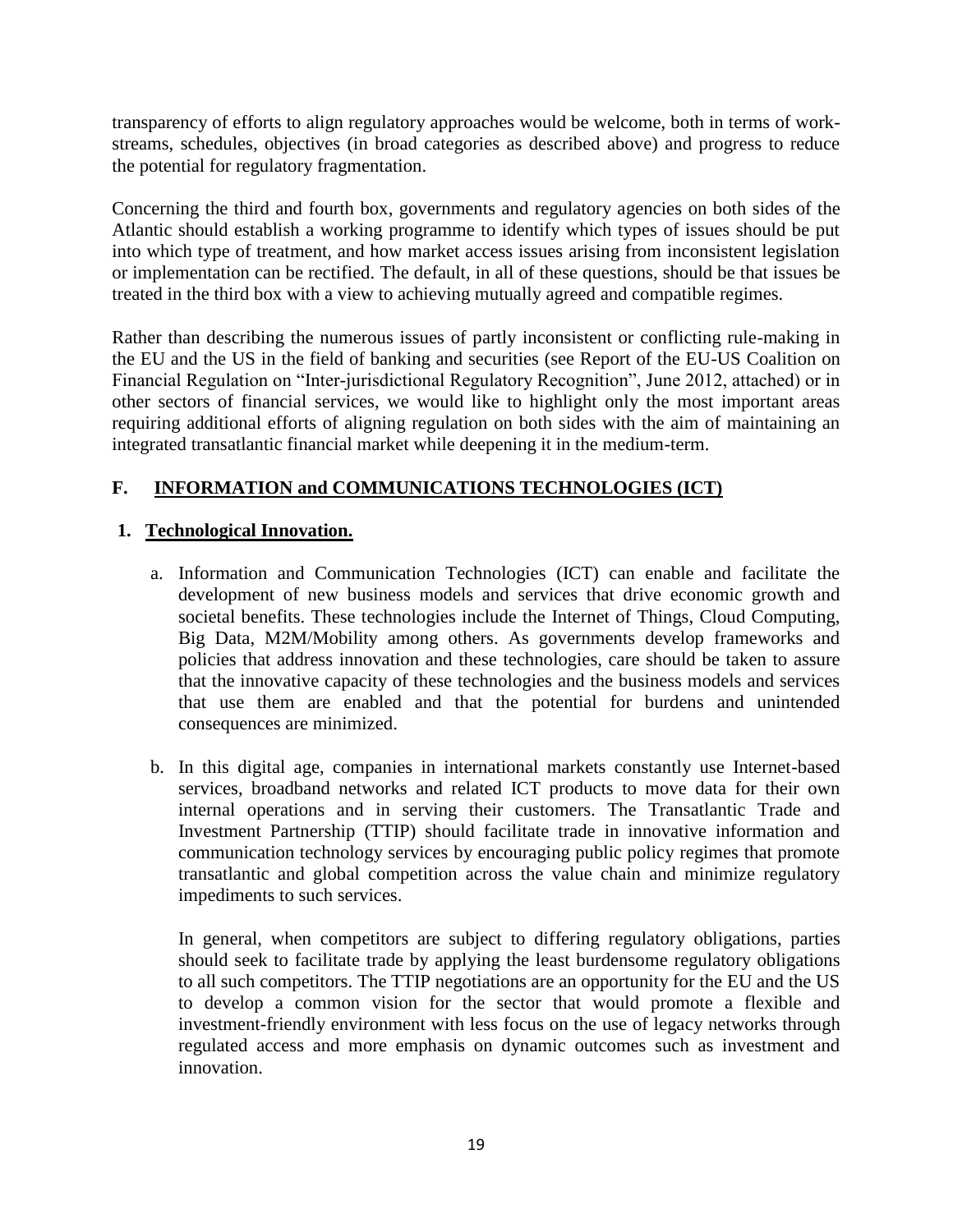- c. Prevention of forced localization. The US and the EU should endeavor to prevent the development of forced localization and other trade and market distorting policies that are based on the requirements to force localization of facilities, manufacture and/or use of locally developed intellectual property. The parties should also use their best efforts to promote policies that prohibit such forced localization in bilateral trade discussions and international fora. Thus, market access for ICT goods and services covered under this chapter shall not be conditioned on requirements to (i) invest in, develop, or use local R&D, intellectual property, ICT manufacturing or assembly capabilities; (ii) store, process, or manage data locally; (iii) transfer technology to another party involuntarily; or (iv) disclose unnecessary proprietary information as defined in Section III on IPR.
- d. Principles and practices which support innovation also include:
	- i. A broad freedom for individuals, firms and electronic systems operators to utilize global information networks to transfer, process and store information necessary for the performance of legitimate activities taking into account existing privacy rules.
	- ii. Promoting interoperable, technology neutral policies that are based on voluntary, industry driven, market-based, internationally recognized, standards and are flexible, risk-based, and context appropriate in implementation.
	- iii. Coordinated and collaborative action to address emerging international information security threats, including through joint research.
	- iv. Facilitating growth in innovative ICT services by encouraging public policies that minimize regulatory impediments to such services, in order to permit the flexibility best suited for rapidly evolving and sectorally integrated services. Such measures may include removal of, or forbearance from, economic regulations for ICT services except where required to remedy demonstrated harm to competition or consumer protection. Moreover, regulations should not constitute unnecessary barriers to trade in services.
	- v. Expanding opportunities for ICT government procurement. Government services should be able to tap the most advanced ICT services, including from the other trading party's providers. TTIP should expand market access opportunities for ICT goods, services, and suppliers to the government procurement markets of the EU, the US and their Member States.
	- vi. Eliminating regulations that act as barriers to entry or disincentives to investment in broadband and next generation communications networks and support marketbased broadband communications policies, including non-discriminating spectrum policies that enable efficient, technology-neutral spectrum allocation to effectively access high-bandwidth broadband networks. That includes the immediate allocation to commercial mobile services or applications of inefficiently-used or unused spectrum currently designated to government agencies.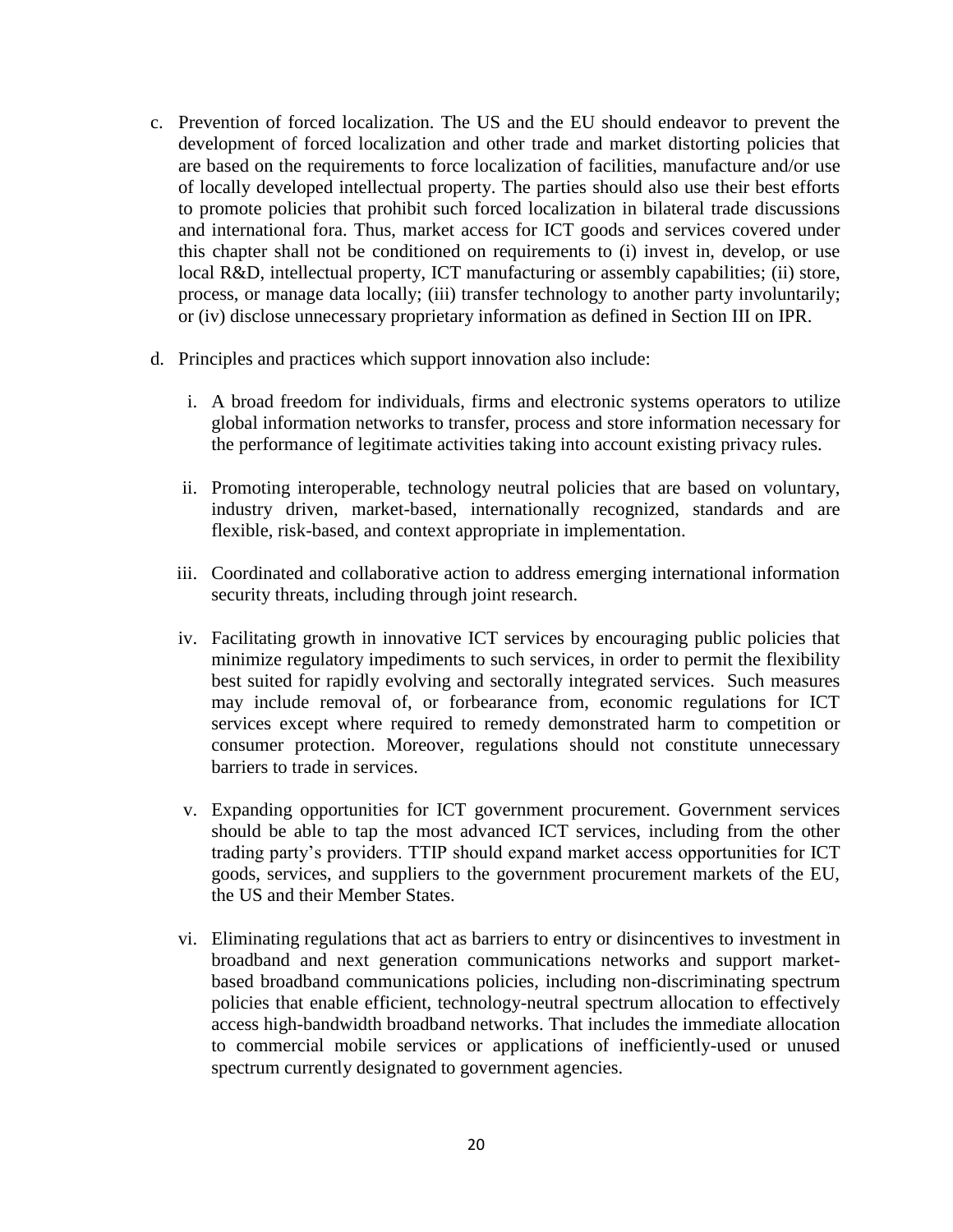- e. The EU-US ICT Principles agreed under the TEC in 2011 should be reviewed and updated/improved if necessary. A formal plan should be agreed between the US and EU for their advocacy in multinational fora and in bilateral dialogues e.g. the BRIC nations. Such a principles-based approach might be considered for application to other key areas with an expectation that both parties might advocate them with other nations e.g. cybersecurity, transborder data flows, cloud and privacy.
- f. Recent years have shown an increase in both the quantity and the severity of malicious cyber attacks. To date, countries and regions have approached cybersecurity in a disconnected manner. Through TTIP, the US and EU have an opportunity to embrace emerging common cybersecurity standards, incentives and principles that minimize both security threats and any trade-distorting impacts. Specifically, the TTIP should incorporate by reference, and update when necessary, the principles embodied in the "Global ICT Industry Statement: Recommended Government Approaches to Cybersecurity," issued in June 2012, by the Information Technology and Industry Council, Digital Europe, and the Japan Electronics & Information Technology Industries Association. These principles provide all governments with a common foundation for policymaking in the area of cybersecurity. The 12 cybersecurity recommendations represent a cooperative approach between government and industry that meets security needs while preserving interoperability, openness, and industry's capability to innovate and compete. We also urge the Parties to use the TTIP to promote this cybersecurity approach globally.

#### **2. Privacy / Data Protection**

Strong and complementary regulatory ecosystems in the US and EU which drive innovation and treat data privacy as paramount is our common goal. Privacy laws are important national imperatives that embody domestic legal and cultural priorities. Seamless flows of data are the oxygen of our modern economies in the US and the EU. This is founded on the trust that the data we use is handled in an ethical and transparent and legally compliant manner. Privacy regulation must strike a balance between enhancing citizens' data rights and minimizing barriers to innovation (e.g. compliance costs) for companies, while not advantaging or disadvantaging companies competing in the global value chain. These domestic legal and cultural priorities often result in divergent approaches to privacy which should not be regarded as trade barriers. Almost all approaches to privacy embody the founding principles of privacy – the US Fair Information Principles, the OECD Privacy Guidelines and the principles of the Council of Europe Treaty 108. The commonality of foundation principles means that basic interoperability exists across the global approaches to privacy at the principle level, but significant divergence can exist in the more detailed texts and implementation methodologies.

A shared objective of both the US and the EU is to promote maximum interoperability across our approaches to enable the global information flows that support the digital economy and information society. That objective should not be seen as an attempt to weaken privacy, but rather a requirement for credible privacy enforcement that addresses all of the main components of privacy requirements in the totality of the circumstances, without a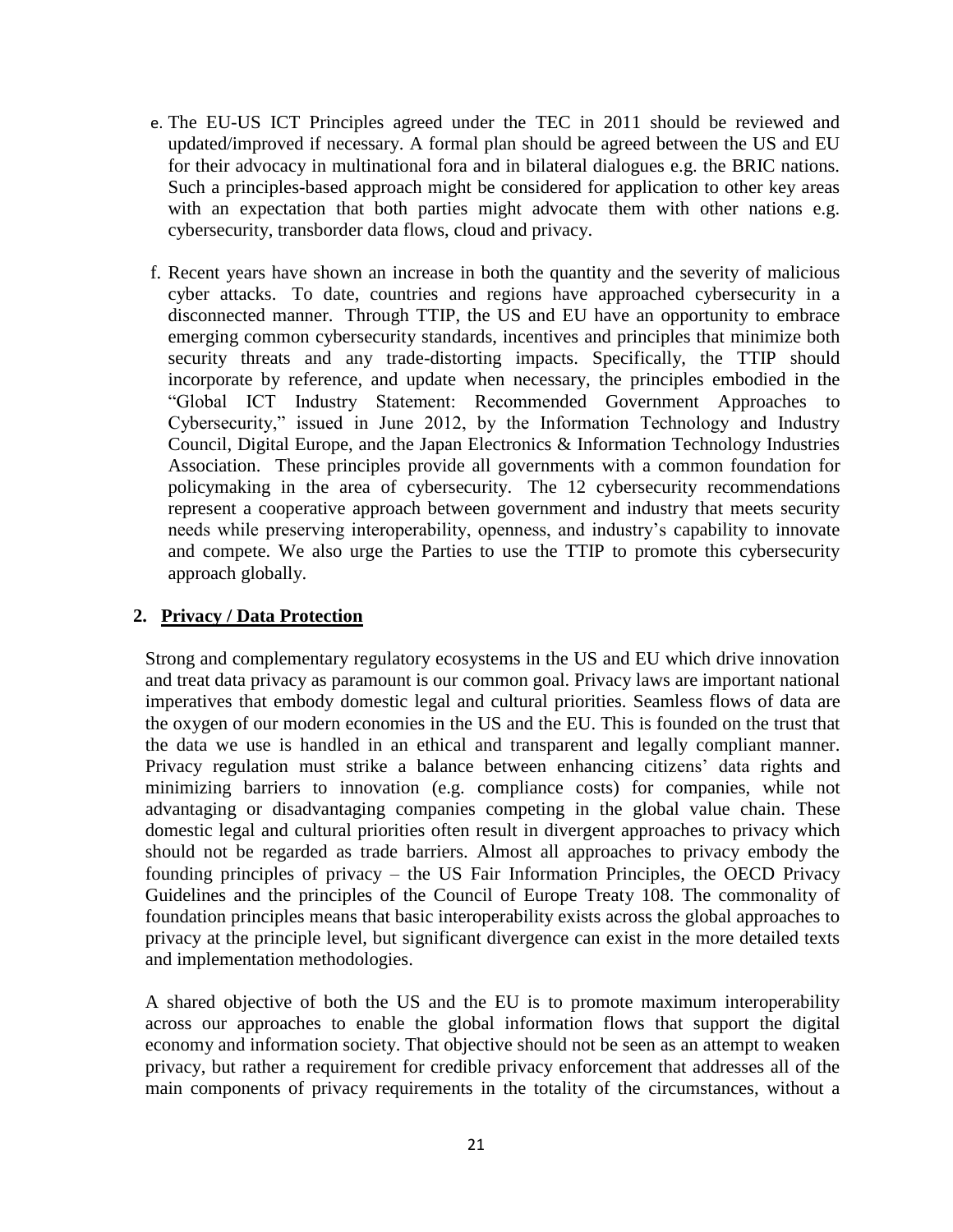rigid requirement to see exact language duplication. The importance of encouraging innovative new business models and approaches should also be recognized.

An example of such a beneficial and cooperative approach is the current work being undertaken in APEC to map Binding Corporate Rules (BCRs) and Cross Border Privacy Rules (CBPRs). This mapping is undertaken under the interoperability work-stream of APEC. It seeks to find the common elements between BCRs and CBPRs and further find a way to "give credit" for the valid work of complying with one standard when demonstrating compliance with the other standard. This mapping and interoperability will reduce much of the duplicative effort required to comply with a regulation without necessarily diminishing the standard upon which the regulation is founded.

The Transatlantic Business Councils recommends that TTIP negotiators commit to a joint work program on the following topics with respect to privacy:

- 1. Promote work on both sides of the Atlantic to minimize the potential burdens and unintended consequences of developing and implementing credible privacy policy frameworks and regulation. In particular, we should work towards ensuring Data Protection regulations do not impose such significant costs on businesses as to result in an unfair competitive disadvantage for the EU or the US.
- 2. Explore flexible and "totality of the circumstances" ways of recognizing credible approaches to privacy based on common principles to further the digital economy and information society.
- 3. Support and expand the mapping of new and existing regulations and policy frameworks to allow global organizations to leverage existing compliance procedures to the extent they satisfy the compliance requirements of other regulations.
- 4. Continue to honor existing international agreements and explore new mechanisms to enable data flows.
- 5. Commit to strive for legal frameworks recognizing high levels of individual protection, consumer empowerment and prosperity of new technologies, business models and data flows while taking into account the essential role of privacy in supporting the trust in these data flows, and commit best efforts on both sides of the Atlantic to optimize the combined benefits of both of these objectives.

## **G. LIFE SCIENCES and HEALTH**

Life Sciences and the sectors it comprises account for a significant share of trade and innovation on both sides of the Atlantic. TBC would like to express strong support for an environment that allows the US and the EU to succeed in the global race for R&D, to spur both academic and private research, and to support innovation, job growth and the development of innovative products to improve health. In order to achieve this, the US and the EU must reward innovation and encourage open market access, investment (research funding, taxation), regulatory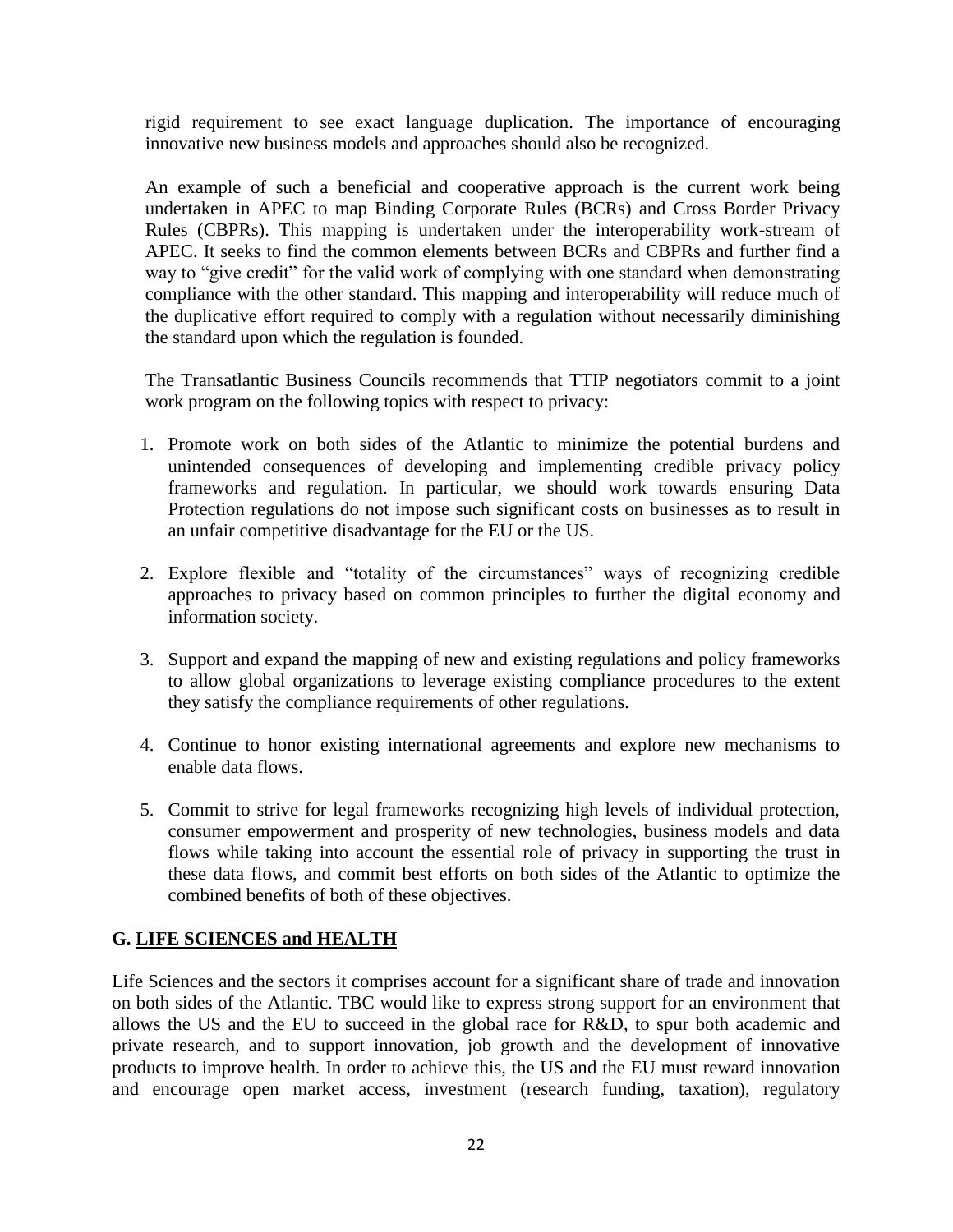harmonization and mutual recognition, as well as strengthened intellectual property rights, and the removal of tariffs.

### **Market Access:**

Pharmaceuticals face unique market access challenges, most notably due to strict regulatory approval standards, as well the dependence on obtaining positive pricing and reimbursement decisions from governments and other authorities. TBC urges the adoption of measures that respond to these challenges, emphasizing that procedures and decisions in this field must be governed by transparent, verifiable and enforceable rules, and guided by science-based decision making.

- TBC recommends the inclusion of a Pharmaceuticals Annex as with KORUS and EU-Korea FTA. This would include provisions ensuring that all aspects of pricing and reimbursement processes for pharmaceutical products should be transparent, timely and predictable, and should adequately recognize the value of the product, and reward innovation. This would include, *inter alia*:
	- Recognizing that International Reference Pricing (IRP) should only be applied between countries with similar socio-economic levels, populations, disease burdens and health care systems; furthermore, there should never be reference to countries subject to economic crisis measures (e.g. IMF intervention) and countries that mandate cost containment measures such as price cuts or price freezes.
	- Acknowledging innovation by never allowing the government price for an innovative product be set by reference to prices for generic products.
	- Safeguarding the independence of Health Technology Assessment (HTA) bodies and the active involvement of all interested parties, as well as mechanisms to ensure that HTA is conducted in an objective, fair and transparent manner, and consistently uses international best practices, with effective means to challenge decisions and make available adequate remedies to all interested parties.
	- Recognizing the value that pharmaceuticals can have in reducing other more costly medical expenditures and improving the lives of patients (consistent with Article 5.1(b) of KORUS).
	- Respecting the right of physicians and other health care providers to prescribe the appropriate medicines for their patients based on clinical need.

## **Dissemination of Information to Patients and Health Care Professionals:**

In order to make informed decisions, health care professionals and patients need to have access to information concerning their health care options. This includes understanding the benefits and risks associated with a medicine deemed to be medically appropriate by a patient's physician or health care provider. Given this, TBC proposes:

• That the proposed agreement between the United States and the European Union include language permitting manufacturers to make information available to health professionals and patients about their approved medicines via their internet sites based, of course, on such information being truthful, not misleading and balanced, and limited to indications for which the relevant regulatory authority has granted market approval for that medicine.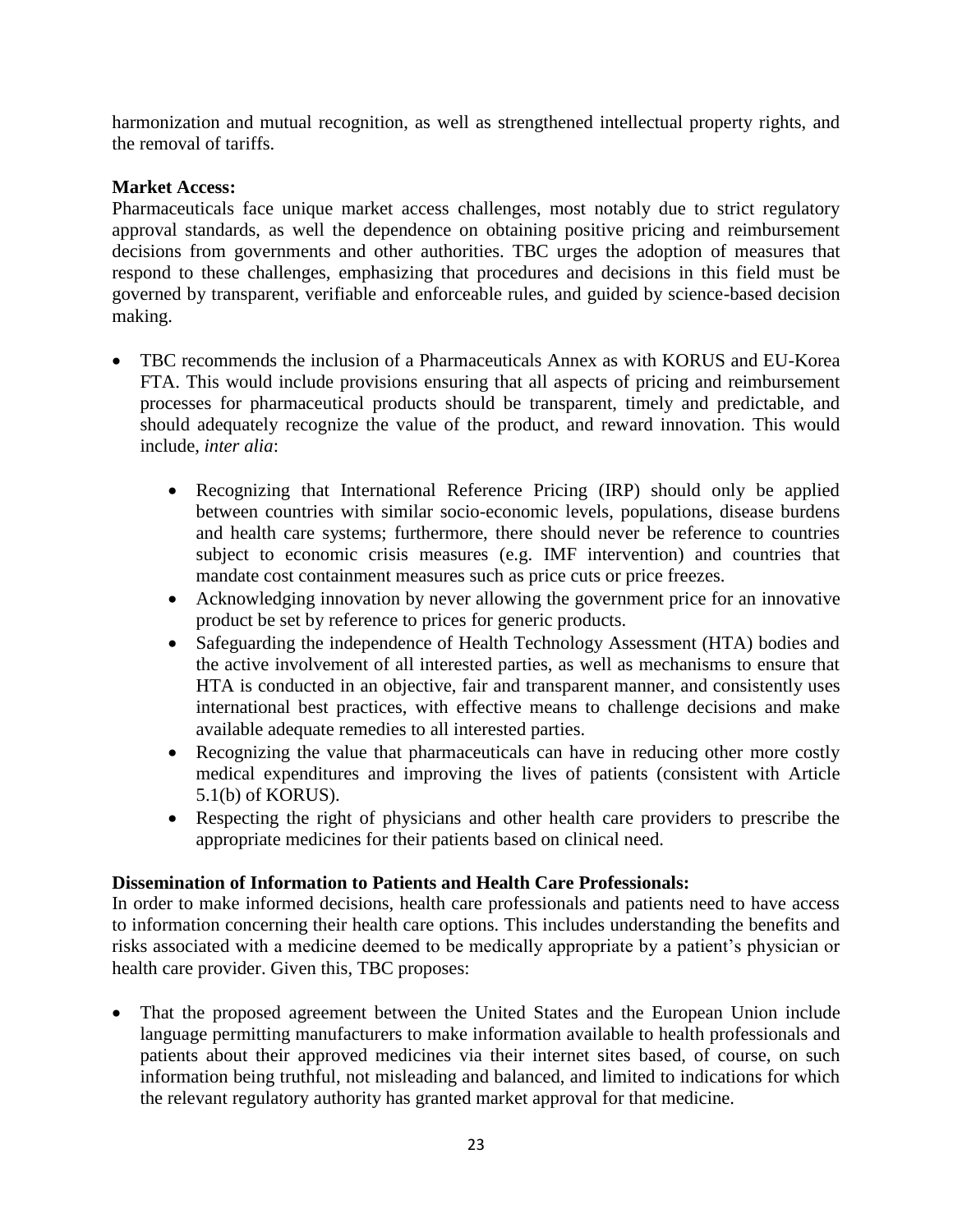### **Regulatory issues:**

Unnecessary differences between the regulatory processes of the FDA and EMA complicate the expedited access of patients to innovative medicines, reduce efficiency for regulatory authorities, and create more costs to manufacturers. Therefore, TBC offers the following recommendations:

- Mutually recognize production site (GMP) inspections.
- Have more flexibility in FDA/EMA parallel scientific advice: expand its applicability to all medicines; and grant sponsors the right to receive upon request.
- Have greater compatibility in scope content and timing of submission of pediatric plans.
- Apply framework and methodology for benefit-risk assessment to drug/biologic development.
- Establish a procedure for collaborative development of scientific and other regulatory guidelines for specific therapeutic areas.
- Urge EMA and FDA collaboration on the submission of the dossier review and establish a procedure for collaborative development of post-approval risk management plans.
- Strive to achieve more consistent regulatory requirements for trial data for drug approval, including but not limited to: trial endpoints, patient population, size of study, and size of databases.
- Regarding Over-the-Counter (OTC) medicines, require both the approval of an Rx-to-OTC switch by the EMA and FDA, and the acceptability of foreign trial data by the EMA and FDA in support of an Rx-to OTC switch.
- Consider allowing open access to over-the-counter medicines, and allowing the placement of them "in front of the counter" at pharmacies.
- Implement common EMA and FDA practices on the clearance and acceptance of drug names, since a lack of harmonization may risk major hindrances for recognition of globally recognized brands.
- Aim for closer collaboration and common recognition of standards.
- Work collaboratively to eliminate counterfeit and substandard medicines.

## **Clinical data transparency and public disclosure of data contained in marketing authorization dossiers for medical products by the competent regulatory authority:**

Pharmaceutical companies have recently challenged the EMA's recent decisions at the EU's General Court, because they grant public access to raw clinical data submitted by pharmaceutical companies in support of their applications for marketing authorization, without the possibility to exempt confidential commercial information from disclosure. TBC believes responsible data sharing arrangements must protect (i) patient privacy; (ii) the integrity of regulatory systems worldwide; and (iii) incentives to invest in biomedical research and develop innovative medicines for patients. Inappropriate disclosure, such as proactive, indiscriminate disclosure of companies' non-public data submitted in clinical and pre-clinical dossiers and patient-level data sets, risks undermining these important goals. Therefore, TBC recommends:

 Wide consultation with appropriate stakeholders to ensure that any future policies balance the desire for meaningful sharing of clinical trial data with the need to reward and incentivize investments in medical research.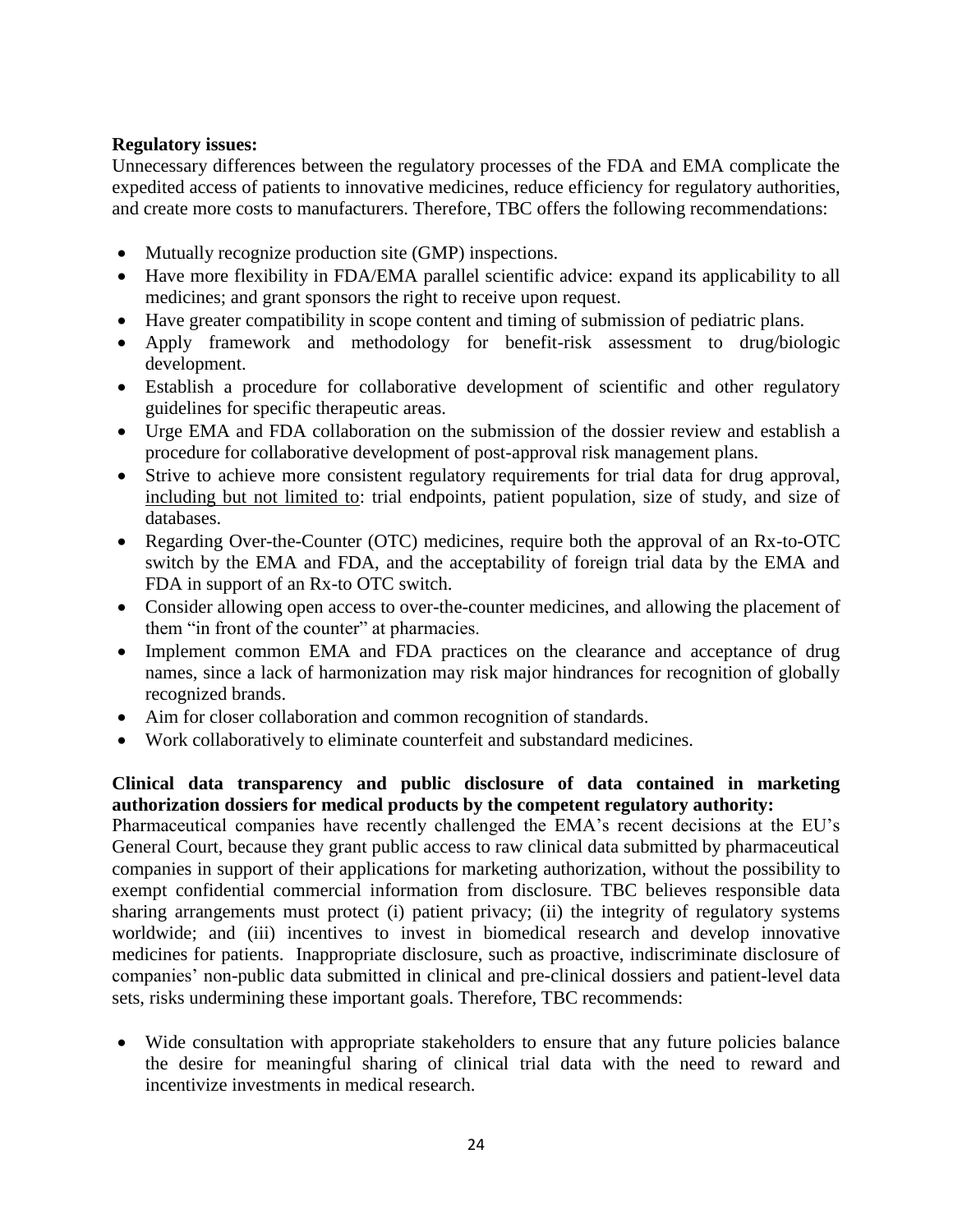### **Intellectual Property Rights:**

IPR is a fundamental element of the life sciences sector. Effective protection and enforcement of IPR are essential for the continued development of innovative pharmaceuticals. However, certain policies conflict with the IPR of companies, e.g. the restrictions on the use of trademarks. Therefore, TBC recommends:

- Improve upon existing intellectual property standards and further harmonize and strengthen intellectual property protection.
- Recognize that both parties must ensure the availability of strong IPR and effective mechanisms for IPR enforcement.
- The EU and US should seek to harmonize and align intellectual property protection and enforcement measures, e.g. by increasing Data Exclusivity (DE) for biologics in the EU to 12 years, and to 10+1 years data exclusivity for small molecules in the US.
- Provide for enforcement mechanisms to prevent patent-infringing products from entering a market while a patent-infringement dispute is ongoing. In such cases, the innovative manufacturer, even if successful in that dispute, is rarely restored to the position that it would have been in but for the launch of the patent-infringing product. It is essential, therefore, that TTIP provide for the adoption of patent enforcement systems (or a unified system) that allow for the early resolution of patent disputes before an infringing product is launched on the market.
- Avoid imposing restrictions on the use of trademarks by not requiring that only generic names be listed on the packaging of a pharmaceutical and that, on such material, generic names are given more prominence than proprietary drug names or that use of generic names in prescriptions is given preference over the use of the proprietary drug names.
- Ensure incentives for the development of pediatric medicines, orphan medicines, Rx-to-OTC switches (3 year data protection) and other specific needs.
- Avoid interference with markets stemming from rules and provisions in EU (and EU member states') law that give privilege or even exclusivity to generic names over proprietary names.
- Allow for greater flexibility in umbrella branding i.e. multi APIs under a single brand

## **Taxation:**

The life science sector relies on a business environment that is supportive of R&D to generate innovations and create jobs. Tax incentives are an important tool to increase R&D and can take a variety of forms, including: R&D tax credits, R&D allowances, accelerated depreciation of capital used for R&D, reduction in R&D workers' wage taxes and social security contributions. Tax incentives will advance the US and EU ability to successfully develop innovative medicines to treat or cure diseases. Furthermore, VAT disparity exists between the US and countries within the EU that levy VAT on pharmaceuticals. While countries within the EU have implemented mechanisms to control pharmaceutical pricing, government levied taxes increase the overall cost of pharmaceuticals. Therefore, TBC recommends:

 Coordinate and introduce growth-orientated tax incentives for R&D to boost US/EU innovation, competitiveness, job creation and long-term prosperity. Tax incentives will increase GDP as well as the number of filed patents, and can be expected to produce net revenues to the respective governments in the long-run.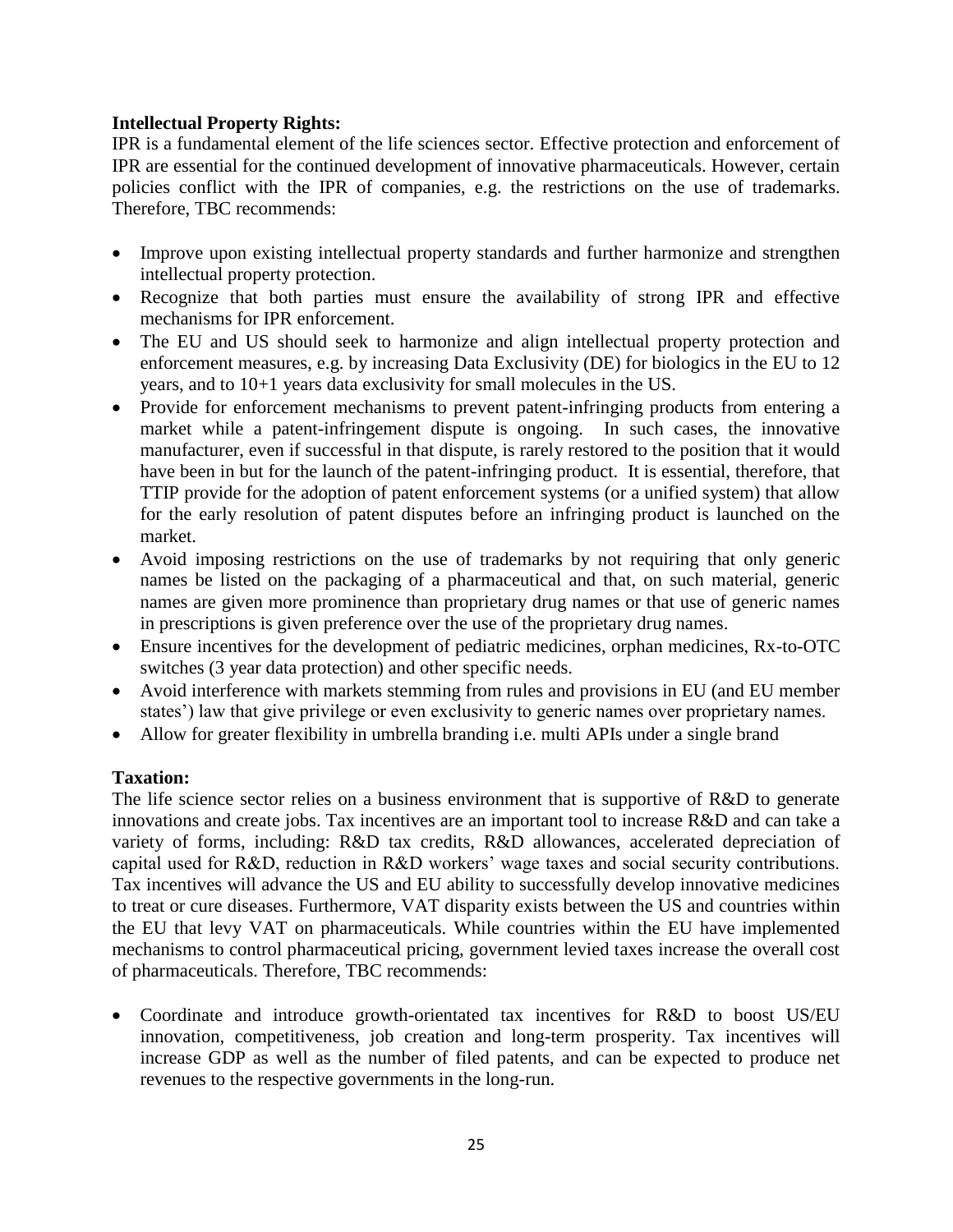- Harmonize the VAT on pharmaceuticals and earmark tax revenues for healthcare and R&D; this would allow funding to be available for innovative medicines and R&D funding.
- Goods manufactured in multiple EU countries are subject to VAT even if said goods are not ultimately consumed in the EU. Provide non-VAT registered US purchasers with certificate to exempt these goods from VAT.

#### **Customs and Tariffs:**

Tariffs and duties can cause burdensome administrative hurdles and additional costs, limiting the ability to conduct necessary research across countries. Tariffs can affect the ability to export/import within the US. Although most finished pharmaceutical products are imported duty-free under the Pharmaceutical Appendix to the Harmonized Tariff Code in the US, the process for adding additional items to the Appendix is time-consuming and uncertain. However, some medical technology products (medical devices and medical equipment) still incur import tariffs which should be eliminated immediately. In addition, research and development compounds are generally subject to duties. This can influence the decision of whether to import into the US or to perform research or development activities elsewhere. Lastly, the tariff codes are not sufficiently harmonized between the US and the EU, and thus there are potential conflicts in classifying goods that are traded between the two areas.It is not possible to determine an average tariff on exports/imports due to the volume and complexity of the items imported. Therefore the group makes the following recommendations:

- Harmonize tariff codes between the EU and the US.
- Harmonize the EU and US country of origin marketing rules for pharmaceutical products.
- Reduce and harmonize export and re-export control complexities for "medicine" products.

#### **Research:**

- Strengthen EU/US university and industry access to research grants generated in the US and the EU.
- Promote cooperation on specific regulatory reforms that could benefit research into potential innovations delivered through information networks to address emerging social phenomena. These could include:

eHealth - We commend the EU and US Health IT government leadership for developing the newly released Transatlantic eHealth/Health IT Cooperation Roadmap. The roadmap follows the Memorandum of Understanding (MOU) between the United States Department of Health and Human Services and the European Commission on Cooperation Surrounding Health Related Information and Communication Technologies signed in December 2010, to demonstrate the shared dedication to cooperation addressing the challenges of international interoperability of electronic health records. The two entities have demonstrated a commitment to standards and workforce development to ensure the accurate, timely and comprehensive exchange of medical health records across borders while protecting the security and privacy of these records. The 18-month roadmap is a concrete action plan that will use eHealth science and technology to empower individuals, support care, improve clinical outcomes, enhance patient safety and improve the health of populations.